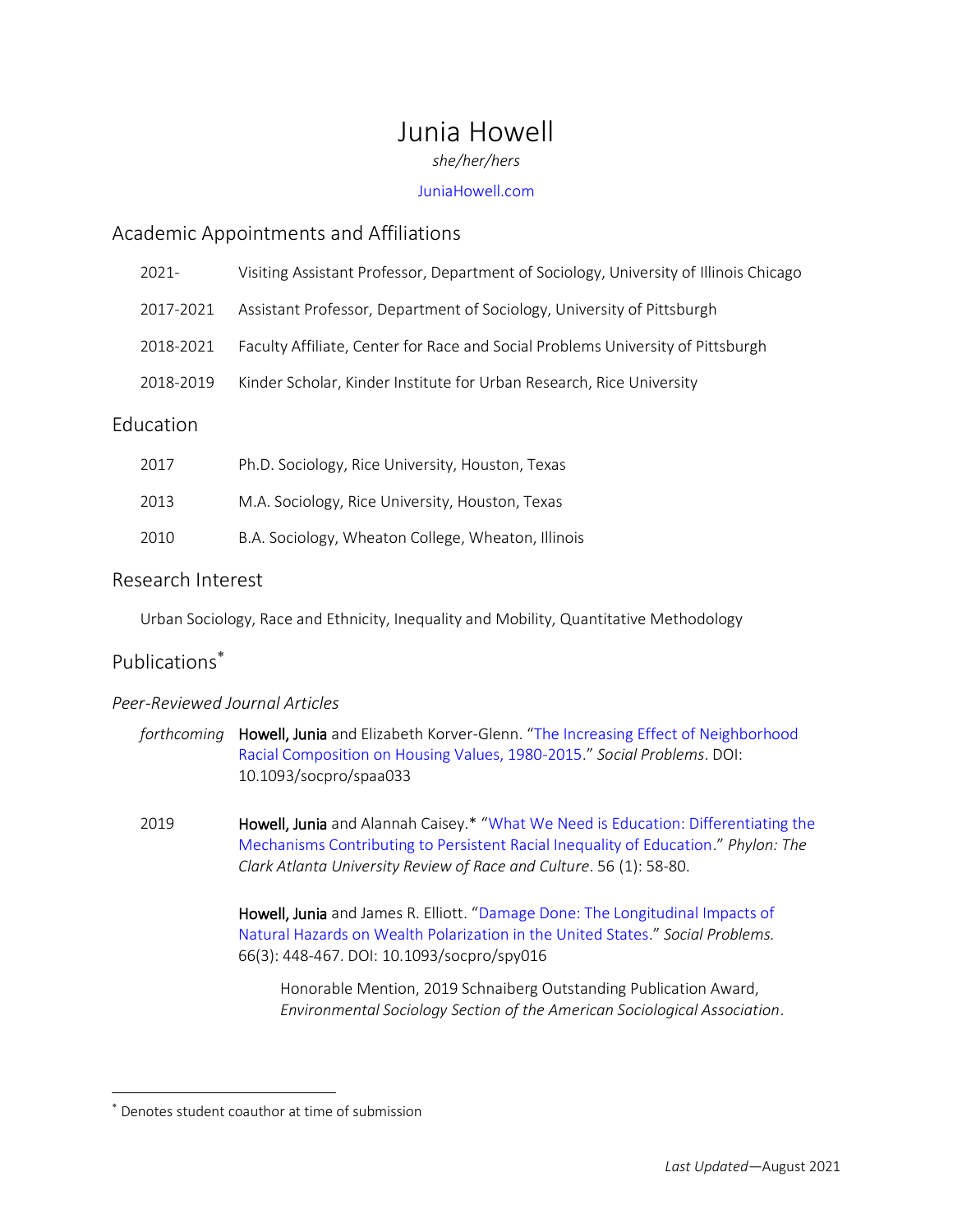Howell, Junia. "[The Truly Advantaged: Examining the Effects of Privileged Places on](https://static1.squarespace.com/static/573ba69bcf80a1323384f7d6/t/60b25bea4bacab46d058d7a4/1622301677055/Howell+2019+The+Truly+Advantaged+Examining+the+Effects+of+Privileged+Places+on+Educational+Attainment.pdf)  [Educational Attainment](https://static1.squarespace.com/static/573ba69bcf80a1323384f7d6/t/60b25bea4bacab46d058d7a4/1622301677055/Howell+2019+The+Truly+Advantaged+Examining+the+Effects+of+Privileged+Places+on+Educational+Attainment.pdf)." *The Sociological Quarterly*. 60(3): 420-438. DOI: 10.1080/00380253.2019.1580546

Howell, Junia. "[The Unstudied Reference Neighborhood: Towards A Critical Theory](https://static1.squarespace.com/static/573ba69bcf80a1323384f7d6/t/60b25c2c3717d7540ba69554/1622301740358/Howell+The+Unstudied+Reference+Neighborhood.pdf)  [of Empirical Neighborhood Studies](https://static1.squarespace.com/static/573ba69bcf80a1323384f7d6/t/60b25c2c3717d7540ba69554/1622301740358/Howell+The+Unstudied+Reference+Neighborhood.pdf)." *Sociology Compass*. 13(1): e12649. DOI: 10.1111/soc4.12649

Howell, Junia. "Neighborhood Effects in Cross-Atlantic Perspective: A Longitudinal [Analysis of Impacts on Intergenerational Mobility in the United States and](https://static1.squarespace.com/static/573ba69bcf80a1323384f7d6/t/60b25c9eda68ad5e09d1fe4c/1622301855279/Howell+2019+Neighbourhood+Effects+in+Cross-Atlantic+Perspective.pdf)  [Germany](https://static1.squarespace.com/static/573ba69bcf80a1323384f7d6/t/60b25c9eda68ad5e09d1fe4c/1622301855279/Howell+2019+Neighbourhood+Effects+in+Cross-Atlantic+Perspective.pdf)." *Urban Studies*. 56(2): 434-451. DOI: 10.1177/0042098018798731

Honorable Mention, 2019 Urban Studies Best Article, *Urban Studies*.

2018 Smiley, Kevin T., Junia Howell, and James R. Elliott "Disasters, Local Organizations [and Poverty in the United States, 1998 to 2015](https://static1.squarespace.com/static/573ba69bcf80a1323384f7d6/t/60b25ef99be80712993c1084/1622302459334/Smiley%2C+Howell+and+Elliott+2018+Disasters+Local+Organizations+and+Poverty+in+the+USA.pdf)." *Population and Environment*. 40(2): 115-135. DOI: 10.1007/s11111-018-0304-8

> Howell, Junia and Elizabeth Korver-Glenn. "[Neighborhoods, Race, and the Twenty-](https://journals.sagepub.com/eprint/NGfXH7DQVcKnfcyZwW4P/full)[First-Century Housing Appraisal Industry](https://journals.sagepub.com/eprint/NGfXH7DQVcKnfcyZwW4P/full)." *Sociology of Race and Ethnicity*. 4(4): 473- 490. DOI: 10. 1177/2332649218755178

> Howell, Junia and Michael O. Emerson. "[Preserving Racial Hierarchy amidst Changing](https://static1.squarespace.com/static/573ba69bcf80a1323384f7d6/t/60b25ff9643190163241ed9f/1622302715478/Howell+and+Emerson+Preserving+racial+hierarchy+amidst+changing+racial+demographics.pdf)  [Racial Demographics: How Neighbourhood Racial Preferences Are Changing While](https://static1.squarespace.com/static/573ba69bcf80a1323384f7d6/t/60b25ff9643190163241ed9f/1622302715478/Howell+and+Emerson+Preserving+racial+hierarchy+amidst+changing+racial+demographics.pdf)  [Maintaining Segregation](https://static1.squarespace.com/static/573ba69bcf80a1323384f7d6/t/60b25ff9643190163241ed9f/1622302715478/Howell+and+Emerson+Preserving+racial+hierarchy+amidst+changing+racial+demographics.pdf)." *Ethnic and Racial Studies*. 41(15): 2770-2789. DOI: 10.1080/01419870.2017.1398833

2017 Elliott, James R. and Junia Howell. "Beyond Disasters: A Longitudinal Analysis of [Natural Hazards' Unequal Impacts on Residential Instability.](https://static1.squarespace.com/static/573ba69bcf80a1323384f7d6/t/60b25f7b6f43635207400ad8/1622302588625/Elliott+and+Howell+2017+Beyond+Disasters.pdf)" *Social Forces*. 95(3): 1181-1207. DOI: 10.1093/sf/sow086

> Howell, Junia and Michael O. Emerson. ["So What 'Should' We Use? Evaluating the](https://static1.squarespace.com/static/573ba69bcf80a1323384f7d6/t/60b2605aa274f771bee9679f/1622302810637/Howell+and+Emerson+2017+So+What+%E2%80%9CShould%E2%80%9D+We+Use.pdf)  [Impact of Five Racial Measures on Markers of Social Inequality](https://static1.squarespace.com/static/573ba69bcf80a1323384f7d6/t/60b2605aa274f771bee9679f/1622302810637/Howell+and+Emerson+2017+So+What+%E2%80%9CShould%E2%80%9D+We+Use.pdf)." *Sociology of Race and Ethnicity.* 3(1):14-30. DOI: 10.1177/2332649216648465

2015 Timberlake, Jeffrey M., Junia Howell, Amy Baumann Grau, and Rhys H. Williams. ["Who 'They' Are Matters: Effects of Immigrant Stereotypes on Public Assessments](https://static1.squarespace.com/static/573ba69bcf80a1323384f7d6/t/5a254aa553450a9dabcd2c24/1512393382315/Timberlake_et_al-2015-The_Sociological_Quarterly.pdf)  [of the Impact of Immigration](https://static1.squarespace.com/static/573ba69bcf80a1323384f7d6/t/5a254aa553450a9dabcd2c24/1512393382315/Timberlake_et_al-2015-The_Sociological_Quarterly.pdf)." *The Sociological Quarterly*. 56 (2): 267-299. DOI: 10.1111/tsq.12076

## *Other Refereed Works*

2019 **Howell, Junia**, Marie Skoczylas and Shatae' DeVaughn\* "Living While Black: Policing the Everyday Actions of [African Americans in White Spaces](https://journals.sagepub.com/doi/full/10.1177/1536504219854724)." *Context*. 18(2): 68-69. DOI: 10.1177/1536504219854724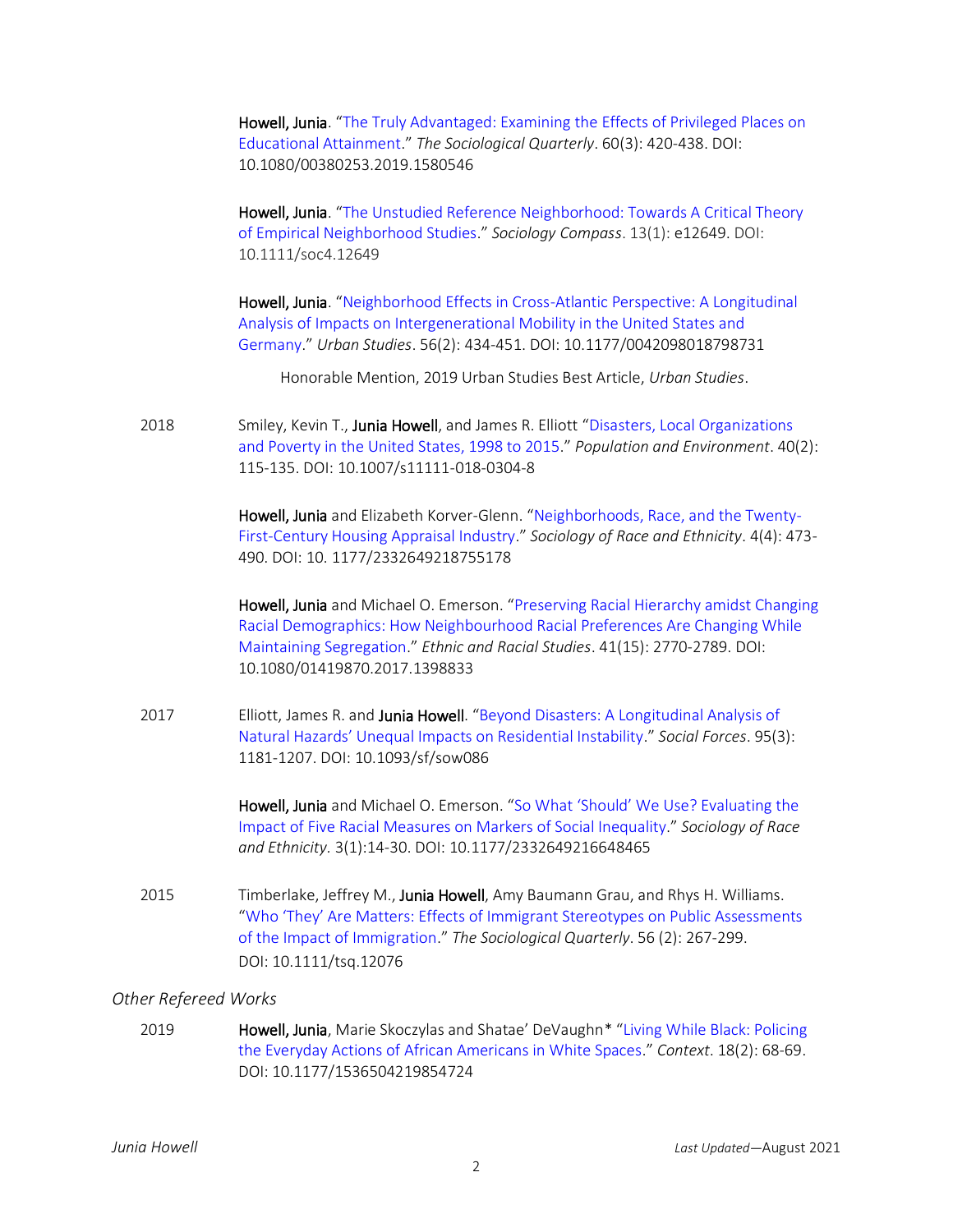Howell, Junia and James R. Elliott. "[As Disaster Costs Rise, So Does Inequality](https://journals.sagepub.com/doi/full/10.1177/2378023118816795)." *Socius: Sociological Research for a Dynamic World.* 4: 1-2. DOI: 10.1177/2378023118816795

2016 Howell, Junia. "Ideologies." In *(Un)Making Race and Ethnicity: A Reader*, edited by Michael O. Emerson, Jenifer Bratter and Sergio Chavez. New York, New York: Oxford University Press.

> Howell, Junia. "Thinking Strategically." In *(Un)Making Race and Ethnicity: A Reader*, edited by Michael O. Emerson, Jenifer Bratter and Sergio Chavez. New York, New York: Oxford University Press.

## *Book Reviews*

- 2020 **Howell, Junia**. "The Dream Revisited: Contemporary Debates about Housing, [Segregation, and Opportunity](https://journals.sagepub.com/eprint/WURFKEKBNVBZYR7BNMBS/full)," edited by Ingrid Gould Ellen and Justin Peter Steil (Columbia University Press, 2019). *Contemporary Sociology: A Journal of Reviews.* 49(4): 361-362. DOI: 10.1177/0094306120930218k.
- 2019 **Howell, Junia**. "Recovering Inequality: Hurricane Katrina, the San Francisco [Earthquake of 1906, and the Aftermath of Disaster](https://static1.squarespace.com/static/573ba69bcf80a1323384f7d6/t/5cbf0802f4e1fca95333106b/1556023298972/Howell%27s+Review+of+Kroll-Smith%27s+Recovering+Inequality.pdf)," by Steve Kroll-Smith (University of Texas Press, 2018). *Social Forces.* DOI: 10.1093/sf/soz031.

Howell, Junia. "In Lady Liberty's Shadow: The Politics of Race and Immigration in [New Jersey](https://www.tandfonline.com/doi/abs/10.1080/01419870.2018.1499950)," by Robyn Magalit Rodriguez (Rutgers University Press, 2017). *Ethnic and Racial Studies.* 42(3): 477-479. DOI: 10.1080/01419870.2018.1499950.

## *White Papers, Technical Reports, and Policy Briefs*

| 2019 | Howell, Junia, Sara Goodkind, Leah Jacobs, Dominique Branson and Elizabeth Miller.<br>"Pittsburgh's Inequality across Gender and Race." Gender Analysis White Papers.<br>City of Pittsburgh's Gender Equity Commission. DOI: 10.13140/RG.2.2.24443.46883                                                                                   |
|------|--------------------------------------------------------------------------------------------------------------------------------------------------------------------------------------------------------------------------------------------------------------------------------------------------------------------------------------------|
| 2016 | O'Connell, Heather A. and Junia Howell. "Disparate City: Understanding Rising Levels<br>of Concentrated Poverty and Affluence in Greater Houston." Kinder Institute for<br>Urban Research, Rice University. DOI: 10.25611/s8s0-egss                                                                                                        |
| 2014 | Howell, Junia. "Community Survey Report and Proposed Action Steps." Community<br>Safety Initiative: Helping Our Own Development, Southeastern Houston<br>Transformation Alliance and Agape Development.                                                                                                                                    |
| 2012 | Emersion, Michael O., Jenifer Bratter, Junia Howell, P. Wilner Jeanty, and Mike Cline.<br>"Houston Region Grows More Racially/Ethnically Diverse, With Small Declines in<br>Segregation: A Joint Report Analyzing Census Data from 1990, 2000, and 2010."<br>Kinder Institute for Urban Research, Rice University. DOI: 10.25611/bjy0-nr0n |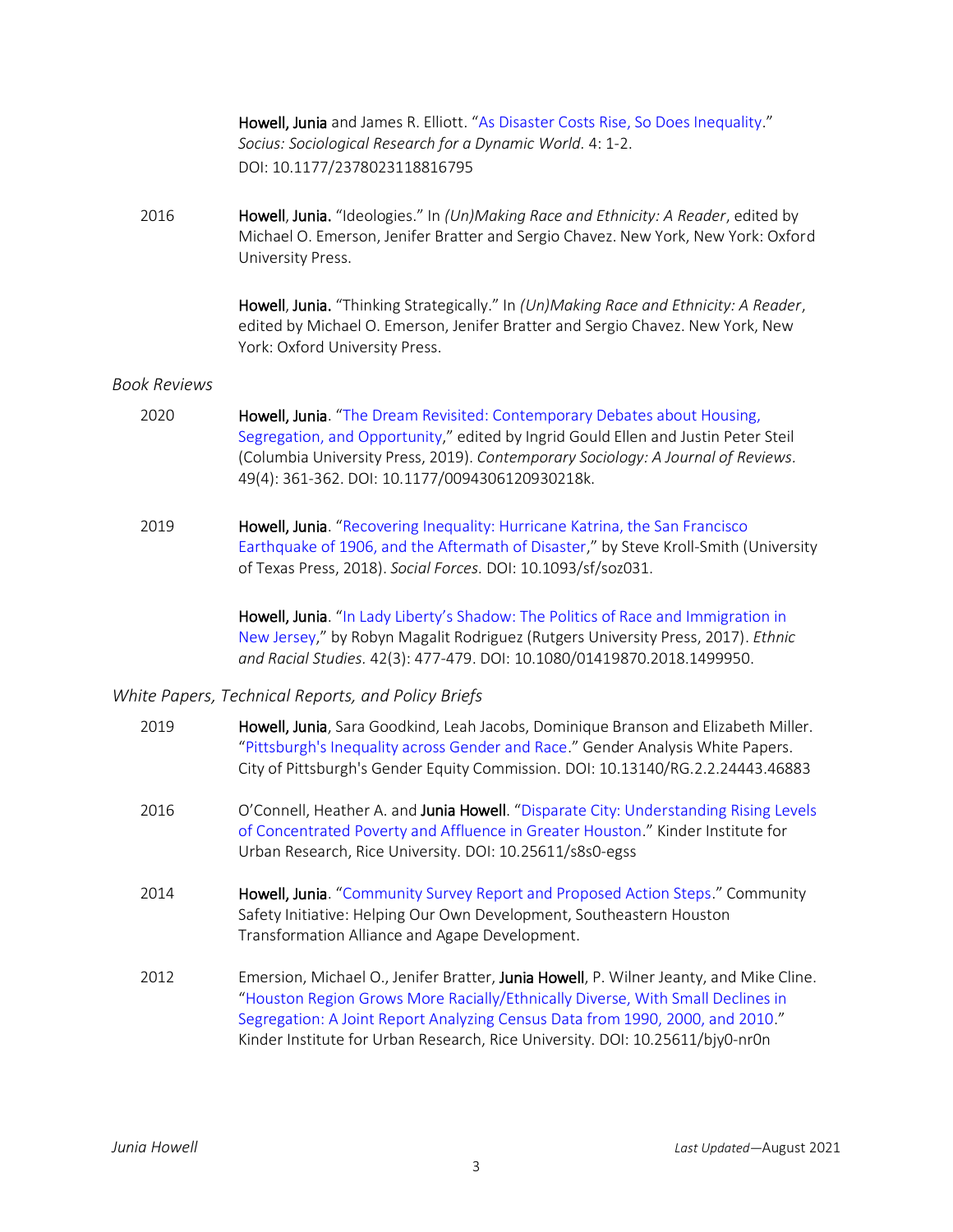## *Opinion Editorials, Featured Blog Post and Other Writings*

2020 Howell, Junia and Elizabeth Korver-Glenn. "[Homes](https://theconversation.com/homes-in-black-and-latino-neighborhoods-still-undervalued-50-years-after-us-banned-using-race-in-real-estate-appraisals-146273) in Black and Latino [Neighborhoods](https://theconversation.com/homes-in-black-and-latino-neighborhoods-still-undervalued-50-years-after-us-banned-using-race-in-real-estate-appraisals-146273) Still Undervalued 50 Years After Us Banned Using Race In Real Estate [Appraisals.](https://theconversation.com/homes-in-black-and-latino-neighborhoods-still-undervalued-50-years-after-us-banned-using-race-in-real-estate-appraisals-146273)" *The Conversations*. 24 September (https://theconversation.com/homesin-black-and-latino-neighborhoods-still-undervalued-50-years-after-us-bannedusing-race-in-real-estate-appraisals-146273).

> Reprinted in *U.S. News and World Report*, *Houston Chronicle*, *Alternet*, *Seattle Post-Intelligencer, The National Interest, Latino Rebels, Seattle Post-Intelligencer, The Telegraph, The Hour, Idaho Press-Tribune, San Antonio Express News, Albany Times-Union, Bozeman Daily Chronical, Finance & Commerce, Arizona Daily Star, Lincoln Jounral Star, Shelton Herald, Fairfield Citizen, Patch, Huron Daily Tribune, Stamford Advocate, Menafn*

Howell, Junia. "[Defunding the Police Is Only Step One](https://journalsblog.sagepub.com/blog/guest/defunding-the-police-is-only-step-one)." *SAGE Journal Blog*. 6 July (https://journalsblog.sagepub.com/blog/guest/defunding-the-police-is-only-stepone).

Howell, Junia. "We Can't Wait Until Coronavirus Is Over to Address Racial [Disparities](https://www.citylab.com/perspective/2020/%2004/coronavirus-racial-inequality-health-care-test-data-equity/610174/)." *CityLab*. 22 April (https://www.citylab.com/perspective/2020/ 04/coronavirus-racial-inequality-health-care-test-data-equity/610174/).

2019 Howell, Junia. "[Yes, Pittsburgh; Its Racism](https://www.publicsource.org/yes-pittsburgh-its-racism/)." *PublicSource*. 23 September (https://www.publicsource.org/yes-pittsburgh-its-racism/).

> Howell, Junia. "How The US System Of Neighborhood-Based Service Provision Can [Trap People In Poverty](https://blogs.lse.ac.uk/usappblog/2019/05/16/how-the-us-system-of-neighborhood-based-service-provision-can-trap-people-in-poverty/)." *London School of Economics' U.S.A. Politics and Policy Blog*. 16 May (https://blogs.lse.ac.uk/usappblog/2019/05/16/how-the-us-system-ofneighborhood-based-service-provision-can-trap-people-in-poverty/).

> Howell, Junia and James R. Elliott. ["Climate Change Isn't Hurting Everyone: White](http://www.wipsociology.org/2019/03/07/climate-change-isnt-hurting-everyone-white-middle-class-americans-benefit-from-natural-disasters/?platform=hootsuite)  [Middle Class Americans Benefit From Natural Disasters](http://www.wipsociology.org/2019/03/07/climate-change-isnt-hurting-everyone-white-middle-class-americans-benefit-from-natural-disasters/?platform=hootsuite)." *American Sociological Association's Works in Progress*. 8 March (http://www.wipsociology.org/2019/03/07/climate-change-isnt-hurting-everyonewhite-middle-class-americans-benefit-from-natural-disasters/?platform=hootsuite).

2018 **Howell, Junia**. "Neighbourhood Effects in Cross-Atlantic Perspective: A Longitudinal [Analysis of Impacts on Intergenerational Mobility in the United States and](https://www.urbanstudiesonline.com/resources/resource/neighbourhood-effects-in-cross-atlantic-perspective-a-longitudinal-analysis-of-impacts-on-intergenerational-mobility-in-the-united-states-and-germany/)  [Germany](https://www.urbanstudiesonline.com/resources/resource/neighbourhood-effects-in-cross-atlantic-perspective-a-longitudinal-analysis-of-impacts-on-intergenerational-mobility-in-the-united-states-and-germany/)." *Urban Studies Journal Blog*. 25 October (https://www.urbanstudiesonline.com/resources/resource/neighbourhood-effectsin-cross-atlantic-perspective-a-longitudinal-analysis-of-impacts-onintergenerational-mobility-in-the-united-states-and-germany/).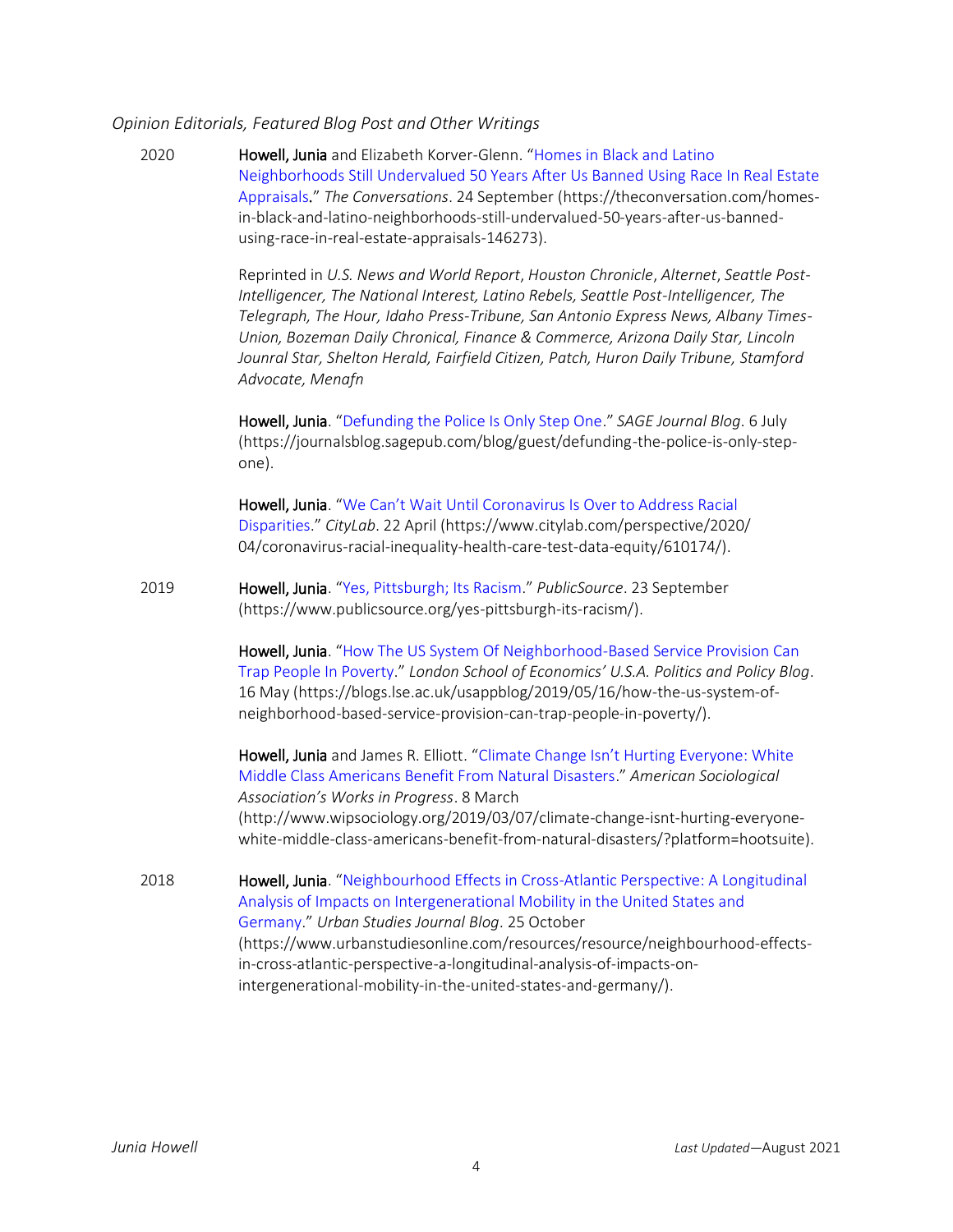|        | Inequality Too." The Conversations. 24 August<br>(https://theconversation.com/hurricane-season-not-only-brings-destruction-and-<br>death-but-rising-inequality-too-102085).                                                                                                                                                                                                                                                                                                                                     |
|--------|-----------------------------------------------------------------------------------------------------------------------------------------------------------------------------------------------------------------------------------------------------------------------------------------------------------------------------------------------------------------------------------------------------------------------------------------------------------------------------------------------------------------|
|        | Reprinted in Los Angeles Times, Chicago Tribune, Houston Chronicle, U.S. News and<br>World Report, USA Today, San Francisco Gate, Univision, WHYY Radio, Alternet,<br>Seattle Post-Intelligencer, My San Antonio, Connecticut Post, Stamford Advocate,<br>Casper Star Tribune, Garn Press, International Business Times, Common Dreams,<br>Idaho Press, Daily Beast, Sunburg News, Newss Club, Globoble, Truthout, Science<br>Daily, Saeed Valadbaygi, Nation of Change, Inverse, LatinoUSA, City Metric, Davar |
| Grants |                                                                                                                                                                                                                                                                                                                                                                                                                                                                                                                 |
| 2020   | Korver-Glenn, Elizabeth (PI), Junia Howell and Ellen Whitehead (Co-PIs). "How Rental<br>Property Management Shapes Social and Economic Inequality." Russell Sage<br>Foundation Presidential Authority Grant. \$49,855.                                                                                                                                                                                                                                                                                          |
| 2019   | Howell, Junia, Curtis Brown, and Jeffery Stern. "Addressing Inequities in Disaster<br>Mitigation and Response Programs" Columbia University's Columbia World Problems<br>Project Development. \$15,000.                                                                                                                                                                                                                                                                                                         |
|        | Howell, Junia. "Racial Residential Segregation: Measures, Methods, and Meanings,"<br>University of Pittsburgh's Dietrich School of Arts and Sciences' Type I Third Term<br>Research Stipend. \$4,000.                                                                                                                                                                                                                                                                                                           |
| 2018   | Goodkind, Sara, Junia Howell, Elizabeth Miller and Leah Jacobs. "Intersectional<br>Analysis of the City of Pittsburgh," City of Pittsburgh's City wide Gender Analysis.<br>\$40,000.                                                                                                                                                                                                                                                                                                                            |
|        | Howell, Junia. "The Role of Local Government in Allegheny County's Neighborhood<br>Transformation from 1986 to 2018," University Center for Social and Urban<br>Research. \$10,000.                                                                                                                                                                                                                                                                                                                             |
|        | Howell, Junia. "Determining Value, Defining Worth: How Contemporary Home<br>Appraisals Drive Racial Inequality." Center on Race and Social Problems Pilot Grant.<br>\$10,000.                                                                                                                                                                                                                                                                                                                                   |
| 2016   | Howell, Junia. Rice University Department of Sociology Travel Grant. \$750.                                                                                                                                                                                                                                                                                                                                                                                                                                     |
|        | Howell, Junia. Kinder Institute for Urban Research Travel Grant. \$500.                                                                                                                                                                                                                                                                                                                                                                                                                                         |
| 2015   | Howell, Junia. Rice University Department of Sociology Travel Grant. \$750.                                                                                                                                                                                                                                                                                                                                                                                                                                     |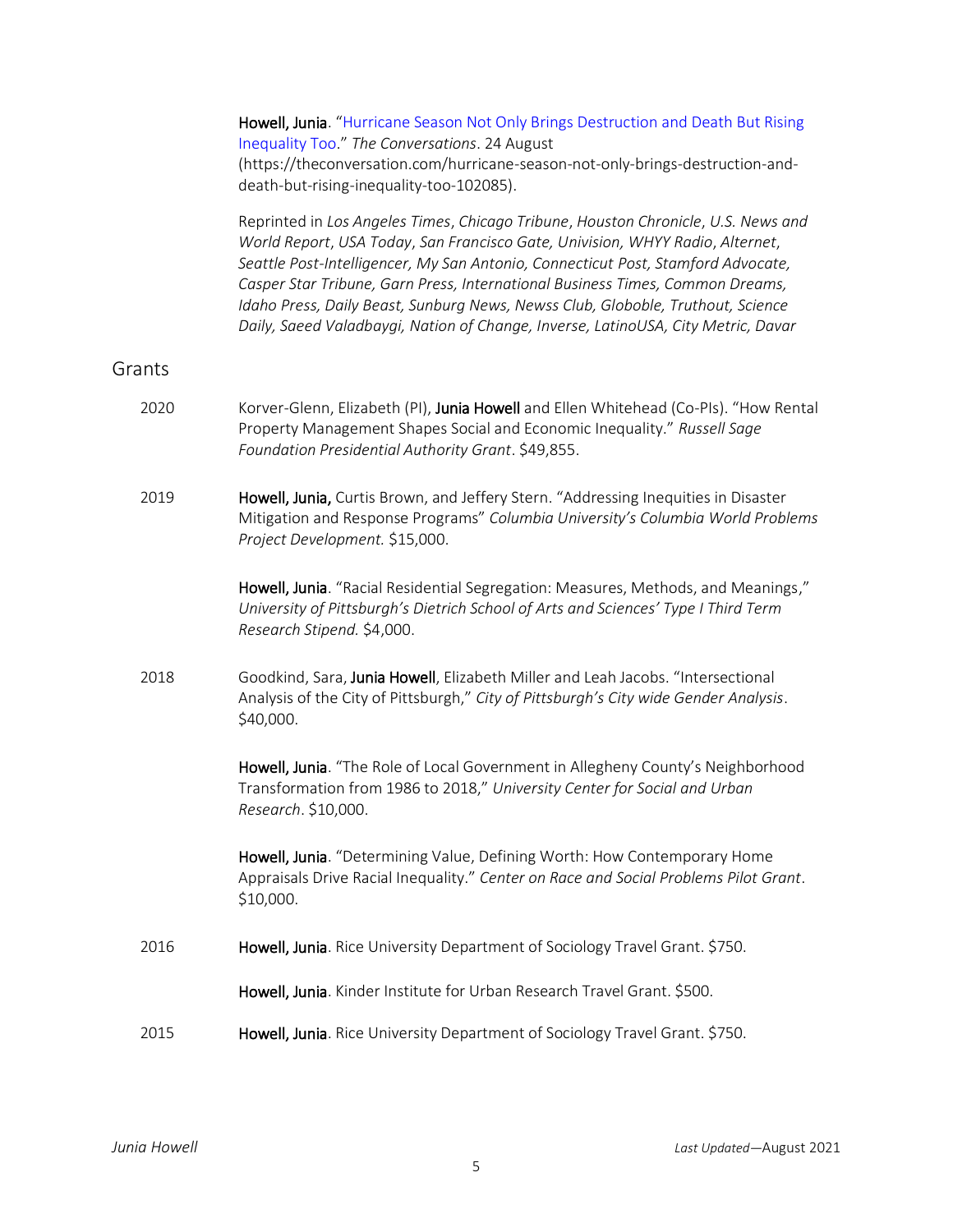2014 Howell, Junia. "Fostering Opportunities: The Role of Policy, City Characteristics, and Urban Spatial Segmentation on the Intergenerational Transmission of Socioeconomic Status," *Wagoner Foreign Study Scholarship.* \$7,500.

> Howell, Junia. "Fostering Opportunities: Policies, City Characteristics, and Segregation's Impact on Intergenerational Socioeconomic Status," *Rice University's Social Science Research Institute Dissertation Improvement Grant.* \$2,500.

# Fellowships and Honors

| 2018 | Faculty-Student Collaborative Research Award. "Determining Value, Defining Worth:<br>How Contemporary Home Appraisals Drive Racial Inequality."                              |
|------|------------------------------------------------------------------------------------------------------------------------------------------------------------------------------|
| 2017 | Princeton Society of Fellows, Finalist.                                                                                                                                      |
|      | Graduate Instructor of Record Award, Finalist. Rice University.                                                                                                              |
| 2013 | Scholarship for Social Psychology—Inter-University Consortium for Political and<br>Social Research Summer Program, University of Michigan. \$3,500.                          |
|      | Walter and Helen Hall Graduate Paper Prize for a Methodological Contribution-<br>Rice University<br>Introducing the Index of Segregation: A Multi-Group Segregation Measure. |
|      |                                                                                                                                                                              |

# Presentations and Panels

# *Invited Talks*

| 2021 | Howell, Junia. "Recessing Value: Towards A Racially Equitable Appraisal Industry."<br>Racial Inequality and Home Valuation Disparities, Housing Policy Council.                                                                     |
|------|-------------------------------------------------------------------------------------------------------------------------------------------------------------------------------------------------------------------------------------|
|      | Howell, Junia. "Reassessing Value: Towards A Racially Equitable Appraisal Industry."<br>Racism and the Economy: Focus on Housing, The Federal Reserve System.                                                                       |
| 2020 | Howell, Junia. "Accessing Value: Past, Present, and Future." Promoting Trust for Fair<br>and Affordable Housing Exploring Recent Valuation Research, Appraisal Foundation<br>and Appraisal Institute.                               |
|      | Howell, Junia. "Responsible Revitalization: Reconceptualizing the Root Causes of<br>Neighborhood Inequality and Planning for a More Equitable Future." Opening<br>Address. Houston-Galveston Area Council's Fall Planning Workshop. |
|      | Howell, Junia. "The Impact of Disasters on Wealth Inequality in the U.S." National<br>Emergency Management Association (NEMA)'s 2020 Emergency Management Policy<br>and Leadership Forum.                                           |
|      | Howell, Junia. "Winners and Losers: How Natural Disasters and Our Responses to<br>Them are Enriching the Privileged and Devastating the Marginalized." Wheaton<br>College, Wheaton, Illinois.                                       |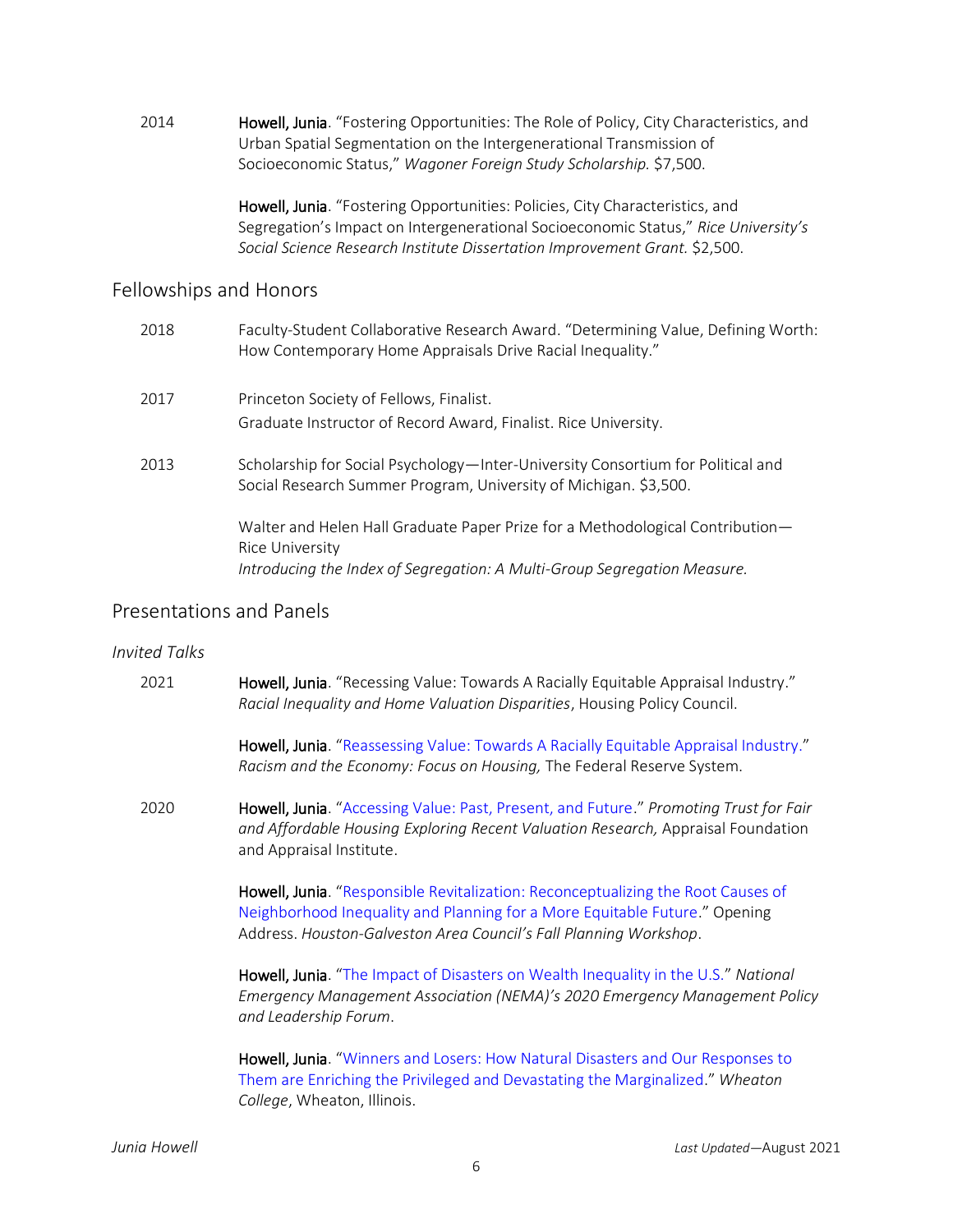|                       | Howell, Junia. "Constructing Space: How Race Continues to Shape Cities." Louisiana<br>State University, Baton Rouge, Louisiana.                                                                                                                                     |
|-----------------------|---------------------------------------------------------------------------------------------------------------------------------------------------------------------------------------------------------------------------------------------------------------------|
| 2019                  | Howell, Junia. "What's Missing From the Conversation?: Including White Advantage<br>Space in Discussion of Neighborhood Inequality." University of Washington's West<br>Coast Poverty Center, Seattle, Washington.                                                  |
|                       | Howell, Junia. "The Myth of the Black Ghetto and Its Middle Class Exodus: Black<br>Residential Distribution Patterns from 1960 to 2015." The Pennsylvania State<br>University, State College, Pennsylvania.                                                         |
|                       | Howell, Junia. "The Myth of the Black Ghetto and Its Middle Class Exodus: Black<br>Residential Distribution Patterns from 1960 to 2015." Kinder Institute for Urban<br>Research, Houston, Texas.                                                                    |
| 2018                  | Howell, Junia. "Inequality: The Centrality of Appraisals in Persistent Wealth,<br>Educational, Income and Neighborhoods." Carnegie Mellon University's Center for<br>Economic Development, Pittsburgh, Pennsylvania.                                                |
|                       | Howell, Junia. "Selecting Reimagined Variables: Using Empirical Evaluation Technics<br>to Choose Measures of Race, Poverty and Inequality" Society for Epidemiological<br>Research, Baltimore, Maryland.                                                            |
|                       | Howell, Junia. "Damages Done: The Longitudinal Impacts of Natural Hazards on<br>Residential Mobility, Wealth Polarization and Community in the United States"<br>Carnegie Mellon University Environmental Humanities Research Seminar, Pittsburgh,<br>Pennsylvania. |
| <b>Invited Panels</b> |                                                                                                                                                                                                                                                                     |
| 2021                  | "Racism, Injustice, and Deepening Inequality in Disasters." Special Session Panel;<br>American Sociological Association. Chicago, Illinois.                                                                                                                         |
|                       | "Learning from Disaster Past: How Governmental Responses to Disasters Often<br>Exacerbate Neighborhood Inequality." Neighborhoods in the Wake of COVID-19;<br>Eastern Sociological Society, New York, New York.                                                     |
| 2020                  | "Black Lives Matter (In Disasters, Too): The Intersection of Race and Policy in<br>Disasters." American Bar Association's Virtual Disaster Symposium.                                                                                                               |
| 2018                  | "The 21st Century American City: Habitats of Contact." PennState Behrend Public<br>Policy Fund, Erie, Pennsylvania.                                                                                                                                                 |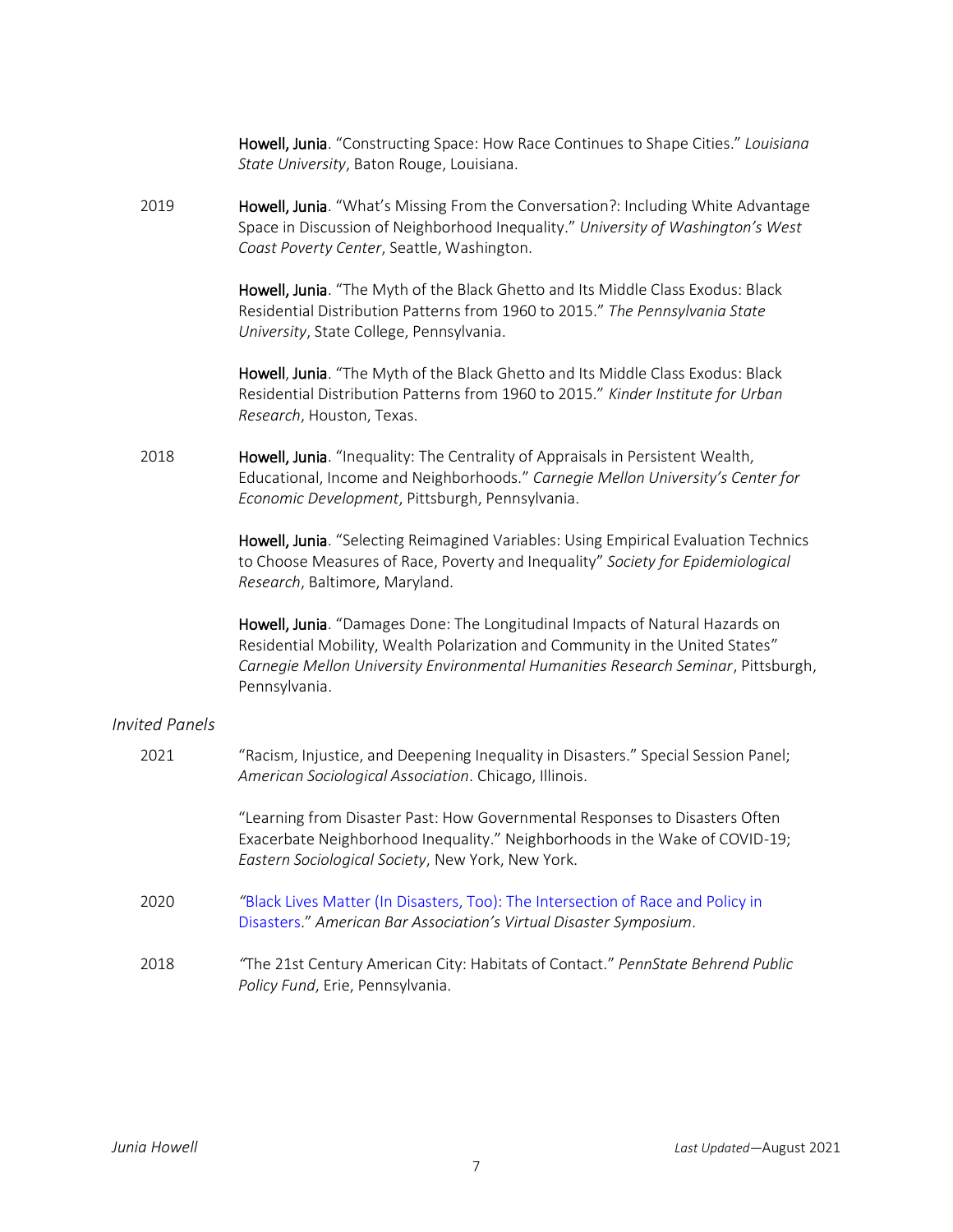# *Conference Presentations*

2019 **Howell, Junia** and Elizabeth Korver-Glenn. "The Increasing Effect of Neighborhood Racial Composition on Housing Values across the U.S., 1990-2010." *American Sociological Association*. New York City, New York.

> Howell, Junia and Elizabeth Korver-Glenn. "The Increasing Effect of Neighborhood Racial Composition on Housing Values across the U.S., 1990-2010." *Federal Reserve System's Biennial Community Development Research Conference Renewing the Promise of the Middle Class*. Washington, D.C.

> Howell, Junia and Candice Robinson.\* "The Myth of the Black Middle Class Exodus: Where the Black Middle Class Has Lived, Invested, and Engaged from 1960 to 2015." *Population Association of America*, Austin, Texas.

> Howell, Junia. "Policing the Mundane: How White Space Heightens Racial Disparities in Arrest Rates for Minor Offences, 1980 to 2015." *Population Association of America*, Austin, Texas.

2018 **Howell, Junia,** Marie Skoczylas and Dalton Dornish<sup>\*</sup>. "The Role of White Residential Segregation and Policing Policies on White-Black Differential Drug Arrest Rates." *American Sociological Association*, Philadelphia, Pennsylvania.

> Smiley, Kevin T. Junia Howell and James R. Elliott. "Disasters, Local Organizations, and Poverty in the United States, 1998 to 2015." *American Sociological Association*, Philadelphia, Pennsylvania.

Howell, Junia and Christina Ong\*. "Moving Out ≠ Moving Up: The Divergent Influence of Ethnic Enclaves on Asian, Latinx, Black and White Residents." *Society for the Study of Social Problems*, Philadelphia, Pennsylvania.

Howell, Junia and Alannah Caisey\*. "Separate and Unequal: Racialized Tracking and the Perpetuation of Educational Inequality." *Society for the Study of Social Problems*, Philadelphia, Pennsylvania.

Howell, Junia and Elizabeth Korver-Glenn. "Priced out: How Urbanization and Segregation Drive Neighborhood Racial Inequality in Home Values." *Population Association of America*, Denver, Colorado.

Howell, Junia. "The Tipping Point: An Examination of Poverty Concentration Measurement Validity and Reliability for Neighborhood Effects Research." *Population Association of America*, Denver, Colorado.

Howell, Junia. "Harnessing the 21st Century Data Revolution in Sociological Instruction." *North Central Sociological Association*, Pittsburgh, Pennsylvania.

 $\overline{\phantom{a}}$ 

Denotes student coauthor at time of presentation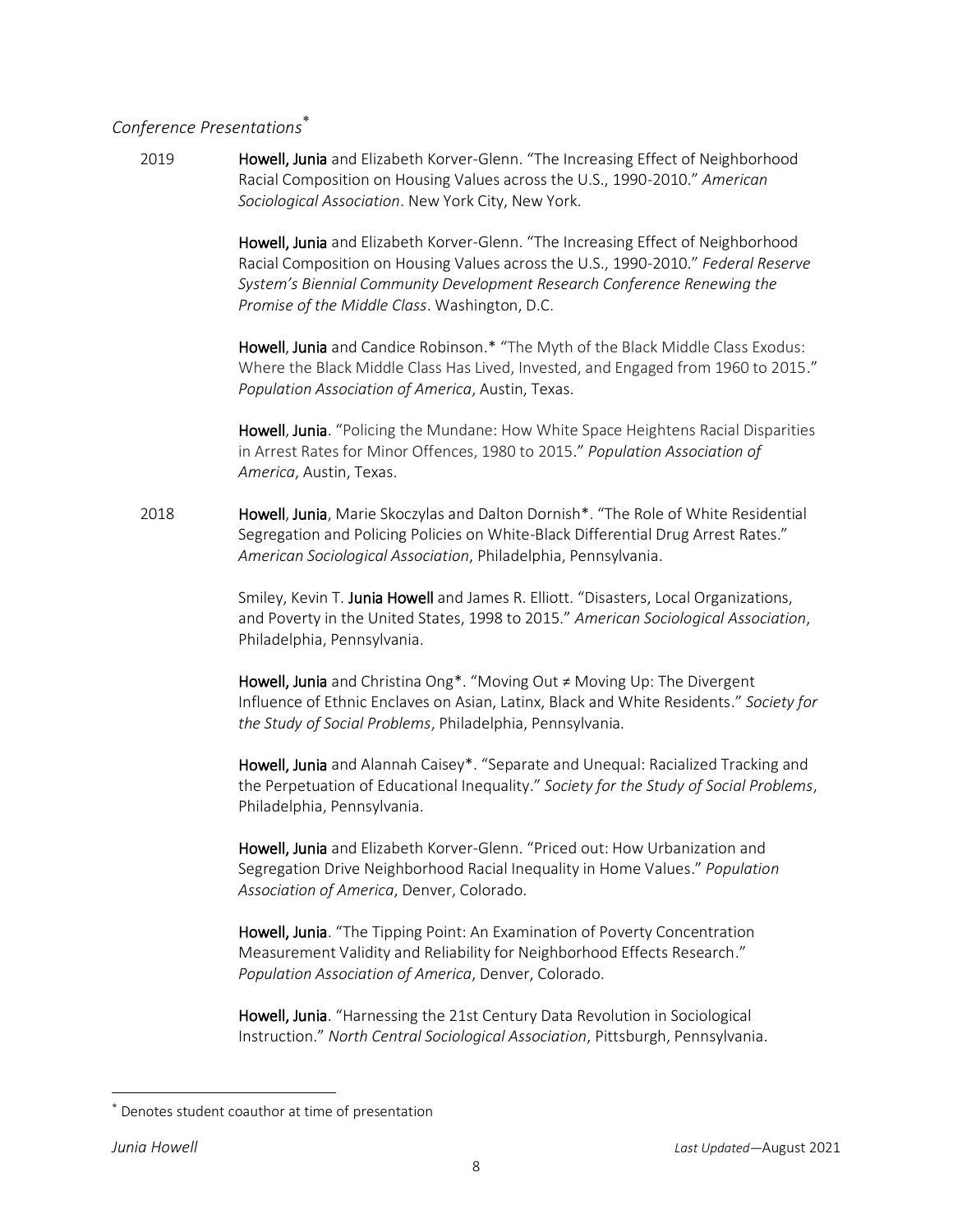Caisey, Alannah\* and Howell, Junia. "The Racialized 'Talented Tenth': How Gifted and Talented Tracking Is Racialized and Perpetuates Educational Inequality." *Clark Atlanta University's Symposium Examining Race and Economic Inequality*, Atlanta, Georgia.

- 2017 **Howell, Junia** and James R. Elliott. "Wealth Polarization and Natural Hazards: A Longitudinal Analysis of the Cumulative Effects on Inequality." *American Sociological Association*, Montreal, Quebec, Canada.
- 2016 **Howell, Junia**. "What Type of Racial Segregation Drives Socioeconomic Inequality? A Review of the Empirical Evidence." *Racial Segregation Conference—Innovations in the Measurement and Analysis of Racial Segregation*, College Station, Texas.

Elliott, James R. and Junia Howell. "The Cumulative Effect of Natural Hazard Exposure on Socioeconomic Inequality." *American Sociological Association*, Seattle, Washington.

Howell, Junia and Elizabeth Korver-Glenn. "Neighborhood Racial Biases in 21st Century Housing Appraisals." *Urban Affairs Association*, San Diego, California.

2015 Howell, Junia. "Demystifying the Great and Powerful Oz? A Cross-National Comparison of Neighborhood Effects on Socioeconomic Mobility." *American Sociological Association*, Chicago, Illinois.

> Howell, Junia. "Beyond Neighborhoods: The Role of City Segregation on Economic Mobility." *Urban Affairs Association*, Miami, Florida.

- 2014 **Howell, Junia**. "Racialization Not Assimilation: The Racialized Residential Segmentation of Latino and Asian Immigrants." *Urban Affairs Association*, San Antonio, Texas.
- 2013 Smiley, Kevin and Junia Howell. "The Preference Paradox: Sprawl versus Urbanism" *Urban Affairs Association*, San Francisco, California.
- 2012 Timberlake, Jeffrey M., Junia Howell, Amy Baumann Grau, and Rhys H. Williams. "Effects of Immigrant Stereotypes on Public Assessments of the Impact of Immigration." *American Sociological Association*, Denver, Colorado.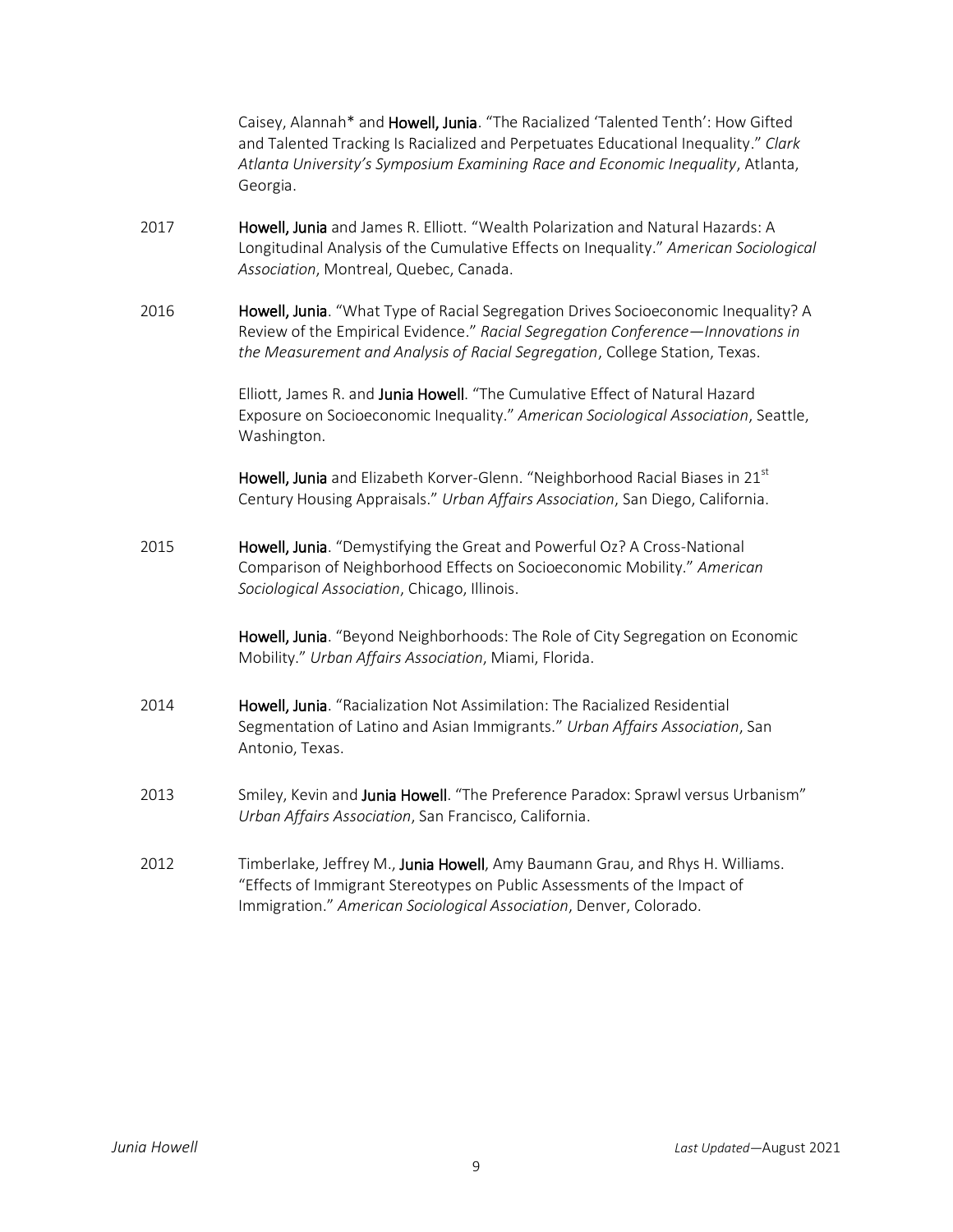# Teaching Experience

# *Instructor*

| 2020              | Capstone Research Practicum (SOC 1500), University of Pittsburgh, Spring.                                                                                                                                     |  |
|-------------------|---------------------------------------------------------------------------------------------------------------------------------------------------------------------------------------------------------------|--|
| 2019              | Race and Ethnicity (SOC 2035), University of Pittsburgh, Fall.<br>Race around the World (SOC 1364), University of Pittsburgh, Fall.<br>Pittsburgh Area Study (SOC 1277), University of Pittsburgh, Spring.    |  |
| 2018              | Introduction to Social Statistics (SOC 2201), University of Pittsburgh, Fall.<br>Urban Sociology (SOC 0444), University of Pittsburgh, Fall.<br>Urban Sociology (SOC 0444), University of Pittsburgh, Spring. |  |
| 2017              | Urban Sociology (SOC 0444), University of Pittsburgh, Fall.                                                                                                                                                   |  |
| 2016              | Social Statistics (SOCI 382), Rice University, Spring.                                                                                                                                                        |  |
| Graduate Advising |                                                                                                                                                                                                               |  |
| 2020              | Committee Member. Comprehenive Exam. Carolina Hernandez.                                                                                                                                                      |  |
|                   | Committee Member. Dissertation. Alana Fields.                                                                                                                                                                 |  |
| 2019-2021         | Committee Member. Dissertation. Sarah Lawrence Langman.                                                                                                                                                       |  |

## *Undergraduate Advising*

| 2018-2019 | Chair. Bachelors of Philosophy Honor's Thesis. Olivia Kelley. "Photovoice in |
|-----------|------------------------------------------------------------------------------|
|           | Pittsburgh: Identifying Community Assets Through the Eyes of Young People."  |

2017-2018 Chair. Undergraduate Honor's Thesis. Dalton Dornish. "Offense, Enforcement, or Space?: Investigating Factors Driving Racially Disparate Drug Arrest Rates."

# Quantitative Skills and Data Management Projects

# *Additional Quantitative Training*

2013 Inter-University Consortium for Political and Social Research Summer Program, University of Michigan (Maximum Likelihood Estimation; Advanced Maximum Likelihood Estimation; Longitudinal Data Analysis; Social Network Analysis).

## *Contracted Data Management*

| 2020 | Howell, Junia. Livability Rankings for Metropolitan Areas. CityLab.                                                               |
|------|-----------------------------------------------------------------------------------------------------------------------------------|
| 2013 | <b>Howell, Junia</b> . Geocoded and Created Contextual Data Set for the Portrait of American<br>Life Survey (PALS) Waves 1 and 2. |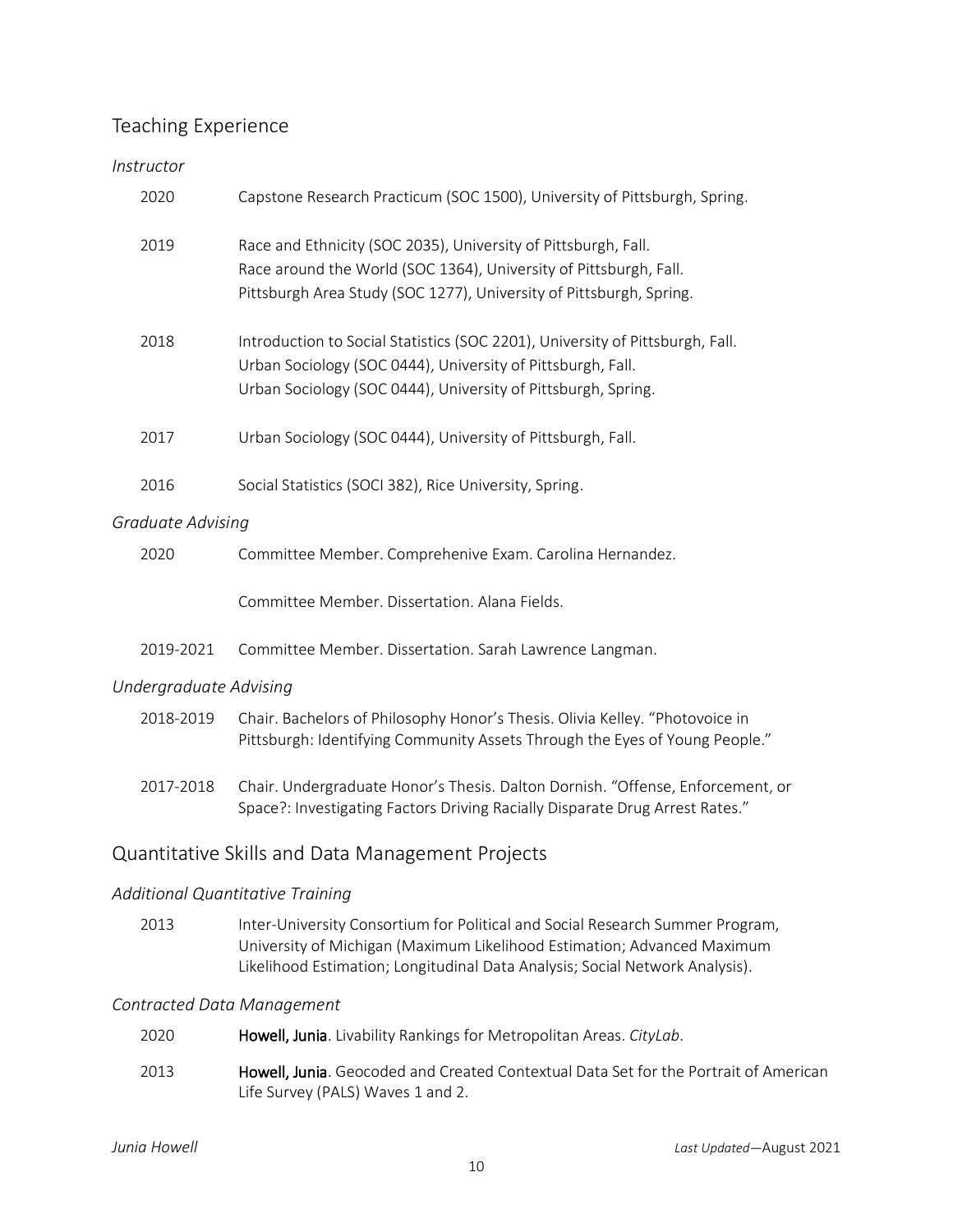2012 **Howell, Junia** and Rose Medeiros. Created Longitudinal Attrition Weights and Corresponding Documentation for the Portrait of American Life Survey (PALS) Wave 2.

## *User Written Statistical Packages*

| 2018 | Howell, Junia. Isolation. <i>Stata</i> . Finds the Isolation inequality index for all observations in<br>the data set or within each bysort group.        |
|------|-----------------------------------------------------------------------------------------------------------------------------------------------------------|
| 2016 | Howell, Junia. Gini. Stata. Finds the Gini inequality index for observations within a<br>particular sub-group and saves it in a new variable.             |
| 2015 | Howell, Junia. Information. <i>Stata.</i> Finds Theil's (1972) Information (H) index for all<br>observations in the data set or within each bysort group. |
| 2013 | Howell, Junia. Segregation. Stata. Finds the Segregation or Dissimilarity Index for all<br>observations in the data set or within each bysort group.      |
| 2012 | Howell, Junia. Entropy. Stata. Finds Theil's (1972) Entropy index for each observation or<br>for a given group and saves it in a new variable.            |

## *Computer Languages and Programs*

Stata; R; Excel; ArcGIS; Python; SAS

# Community Engagement

#### *Multimedia Products*

| 2020 | Howell, Junia. Wrote and Produced. "Is Redlining Really Over? A Closer Look at U.S.<br>Housing Reopens Old Questions about Racism."<br>(https://www.youtube.com/watch?v=Y42pKillJBU&t=5s) |
|------|-------------------------------------------------------------------------------------------------------------------------------------------------------------------------------------------|
|      | Shared on Twitter; Watched over 12,000 times                                                                                                                                              |
| 2019 | Howell, Junia. Wrote and Produced. "Disasters and FEMA aid Exacerbate Racial<br>Inequality." (https://www.youtube.com/watch?v=j3YiXWYxI3U)                                                |
| 2018 | Howell, Junia. Wrote and Produced. "What is a "Normal" Neighborhood? The<br>Unstudied Reference Neighborhood."<br>(https://www.youtube.com/watch?v=Y42pKillJBU&t=5s)                      |

#### *News Media Appearances*

2021 Interviewed. Amy Scott and Sean McHenry's "When It Comes To The Racial Wealth [Gap, Home Appraisals Are Part Of The Problem](https://www.marketplace.org/2021/08/09/when-it-comes-to-the-racial-wealth-gap-home-appraisals-are-part-of-the-problem/)." *NPR Marketplace*. 9 August.

> Interviewed. Rebecca Hersher's "[Why FEMA Aid Is Unavailable To Many Who Need](https://www.npr.org/2021/06/29/1004347023/why-fema-aid-is-unavailable-to-many-who-need-it-the-most)  [It The Most](https://www.npr.org/2021/06/29/1004347023/why-fema-aid-is-unavailable-to-many-who-need-it-the-most)." *NPR All Things Considered*. 29 June.

Interviewed. Alex Wong's "[Biden Kicks Off Effort to End](https://news.bloomberglaw.com/banking-law/biden-kicks-off-effort-to-end-discrimination-in-home-appraisals) Discrimination in Home [Appraisals](https://news.bloomberglaw.com/banking-law/biden-kicks-off-effort-to-end-discrimination-in-home-appraisals)." *Bloomberg Law*. 18 June.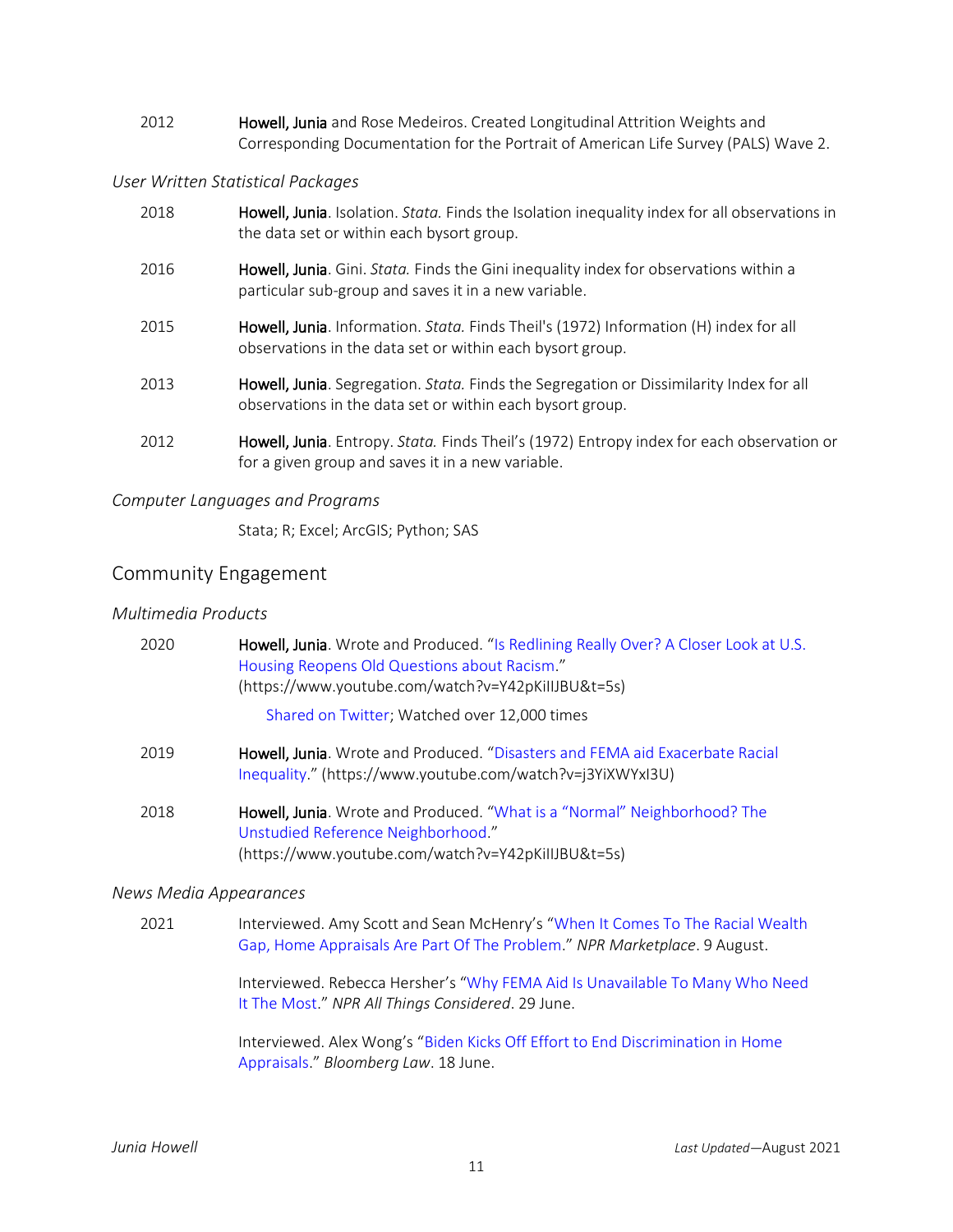Quoted. Katy O'Donnell's "Biden Pressed to [Go 'Big And Bold' In Rooting Out](https://www.politico.com/states/florida/story/2021/06/15/biden-pressed-to-go-big-and-bold-in-rooting-out-housing-discrimination-1386461)  [Housing Discrimination](https://www.politico.com/states/florida/story/2021/06/15/biden-pressed-to-go-big-and-bold-in-rooting-out-housing-discrimination-1386461)." *Politico*. 15 June.

Interviewed. Natalie Moore's "[Racial Gap in Appraisals Devalues Homes Owned by](https://www.marketplace.org/2021/06/08/racial-gap-in-appraisals-devalues-homes-owned-by-people-of-color/)  [People of Color](https://www.marketplace.org/2021/06/08/racial-gap-in-appraisals-devalues-homes-owned-by-people-of-color/)." *NPR Marketplace*. 8 June.

Interviewed. Safia Samee Ali's "[Black Appraisers Call Out Industry's Racial Bias and](https://www.nbcnews.com/news/us-news/black-appraisers-call-out-industry-s-racial-bias-need-systemic-n1269452)  [Need for Systemic Change](https://www.nbcnews.com/news/us-news/black-appraisers-call-out-industry-s-racial-bias-need-systemic-n1269452)." *NBC News*. 7 June.

Interviewed. Christopher Flavelle's "[Why Does Disaster Aid Often Favor White](https://www.nytimes.com/2021/06/07/climate/FEMA-race-climate.html)  [People?](https://www.nytimes.com/2021/06/07/climate/FEMA-race-climate.html)" *New York Times*. 7 June.

Interviewed. Samantha Fields' "[To Narrow Racial Wealth Gap, Biden Plan Takes Aim](https://www.marketplace.org/2021/06/01/biden-plan-takes-aim-inequality-home-appraisals/)  [At Home Appraisal Inequality](https://www.marketplace.org/2021/06/01/biden-plan-takes-aim-inequality-home-appraisals/)." *NPR Marketplace*. 1 June.

Quoted. Gregory Davis's "[Stopping Disaster Gentrification Post-Pandemic Will](https://southseattleemerald.com/2021/05/22/opinion-stopping-disaster-gentrification-post-pandemic-will-require-robust-action/)  [Require Robust Action](https://southseattleemerald.com/2021/05/22/opinion-stopping-disaster-gentrification-post-pandemic-will-require-robust-action/)." *South Seattle Emerald*. 22 May.

Quoted. Anna Bahney's "[When A Black Homeowner Concealed Her Race, She Says](https://www.koco.com/article/carlette-duffy-black-homeowner-home-appraisal/36482070)  [Her Home's Appraisal Value More Than Doubled](https://www.koco.com/article/carlette-duffy-black-homeowner-home-appraisal/36482070)." *KOCO Channel 5, ABC Indianapolis*. 19 May.

Interviewed. Natalie Moore's "[Racial Inequality In How Chicago-Area Homes Are](https://www.wbez.org/stories/racial-inequality-in-how-chicago-area-homes-are-valued-is-increasing/241643ab-6cba-4646-9660-af4f26acc6d8)  [Valued Is Increasing](https://www.wbez.org/stories/racial-inequality-in-how-chicago-area-homes-are-valued-is-increasing/241643ab-6cba-4646-9660-af4f26acc6d8)." *WBEZ Chicago, NPR*. 17 May.

Quoted. Sarah Wesseler's ["Climate Change Increases Renters' Risks.](https://yaleclimateconnections.org/2021/05/climate-change-increases-renters-risks/)" *Yale Climate Connections*. 10 May.

Interviewed. Asha Tomlinson's "[Home Appraisals: Hidden Camera Investigation](https://www.youtube.com/watch?v=mQoZPuL08dQ&ab_channel=CBCNews)  [Reveals Race Could Affect Value](https://www.youtube.com/watch?v=mQoZPuL08dQ&ab_channel=CBCNews)." *CBC Marketplace*. 5 March.

Interviewed. Jeremy McDonald, Menna Elnaka, and Asha Tomlinson's "[It Pays To](https://www.cbc.ca/news/canada/marketplace-home-appraisals-1.5935229)  [Get A 2nd Home Appraisal, Especially If You're A Black Homeowner, Hidden Camera](https://www.cbc.ca/news/canada/marketplace-home-appraisals-1.5935229)  [Investigation Shows](https://www.cbc.ca/news/canada/marketplace-home-appraisals-1.5935229)." *Canadian Broadcasting Corporation*. 5 March.

Interviewed. Brentin Mock's "[What It Will Take to Close the Race Gap in Home](https://www.bloomberg.com/news/articles/2021-03-03/appraisers-acknowledge-bias-in-home-valuations)  [Appraisals](https://www.bloomberg.com/news/articles/2021-03-03/appraisers-acknowledge-bias-in-home-valuations)." *Bloomberg CityLab*. 3 March.

Interviewed. Steve Crocker's "[The Black Tax: Race and Housing.](https://www.wbrc.com/2021/02/25/black-tax-race-housing/)" *Birmingham WBRC*. 25 February.

Interviewed. N'dea Yancey-Bragg and Rick Jervis' "[Texas' Winter Storm Could Make](https://www.usatoday.com/story/news/nation/2021/02/20/texas-ice-storm-blackouts-minorities-hardest-hit-recovery/4507638001/)  [Life Worse for Black And Latino Families Hit Hard By Power Outages](https://www.usatoday.com/story/news/nation/2021/02/20/texas-ice-storm-blackouts-minorities-hardest-hit-recovery/4507638001/)." *USA Today*. 20 February.

Interviewed. Thomas Frank's "[Advisers Rebuke FEMA For Racial Unfairness In](https://www.eenews.net/climatewire/2021/01/06/stories/1063721851)  [Disaster Aid](https://www.eenews.net/climatewire/2021/01/06/stories/1063721851)." *E&E News*. 6 January.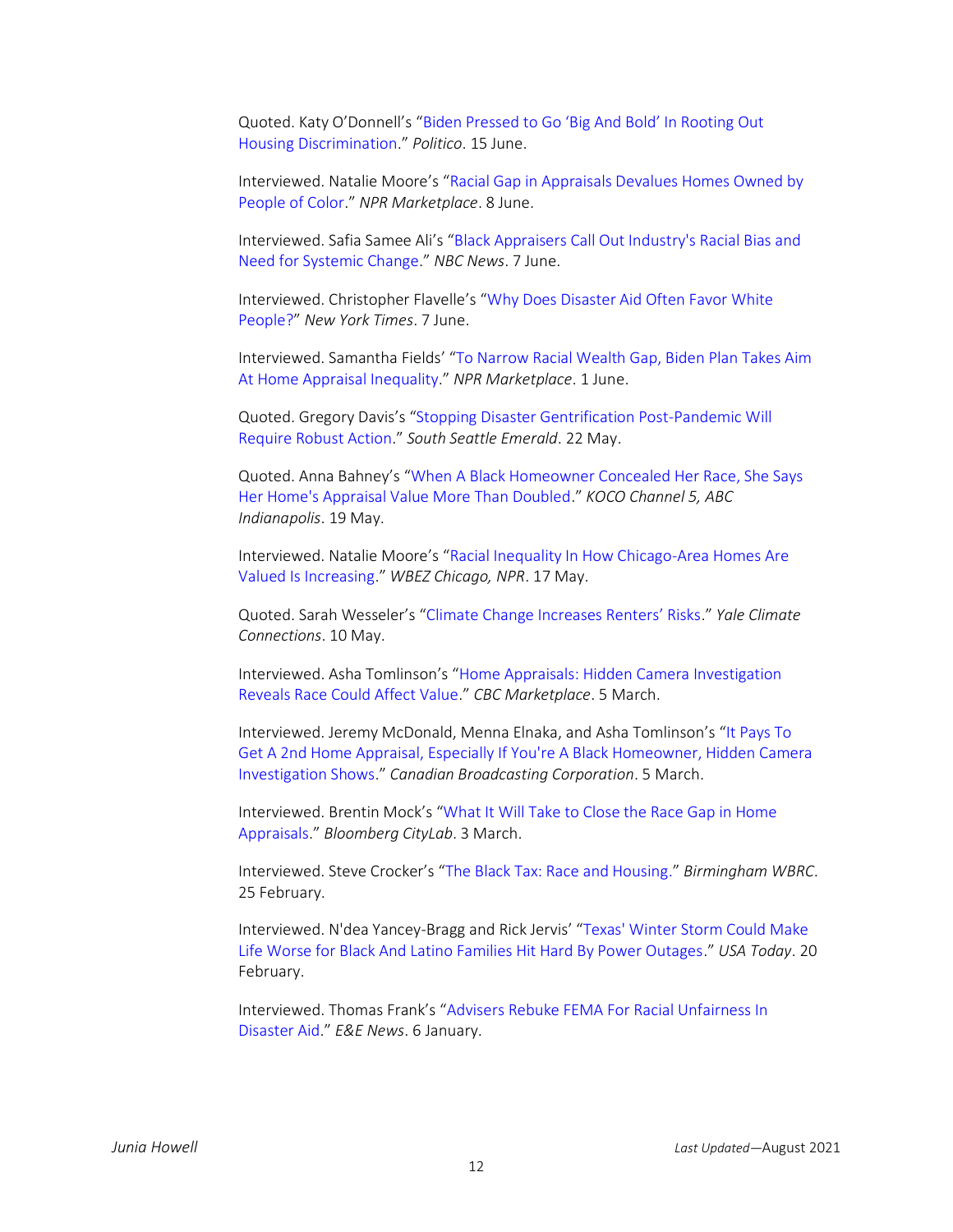2020 Interviewed. Taylor Borden's "[The Racial Wealth Gap In Real Estate Is Growing. Here](https://www.businessinsider.com/race-real-estate-wealth-gap-housing-redfin-black-americans-2020-11)  [Are 3 Ways Housing Has Been Harder For Black Americans in 2020.](https://www.businessinsider.com/race-real-estate-wealth-gap-housing-redfin-black-americans-2020-11)" *Business Insider*. 14 November.

> Interviewed. Aditi Shrikant's "[Race Affects Home Values Even More Now Than It Did](https://grow.acorns.com/how-race-affects-home-values-ownership/)  [In 1980, Study Finds](https://grow.acorns.com/how-race-affects-home-values-ownership/)." *Grow from Acorns + CNBC*. 29 October.

> Interviewed. Elvia Malagón's "[Black Homeowner, 2 Appraisals, \\$62,000 Difference](https://chicago.suntimes.com/2020/10/7/21493755/chicago-home-appraisal-black-race-homeowners)." *Chicago Suntimes*. 7 October.

Interviewed. Alesandra Dubin's "[What Does Racism Have to Do With Real Estate](https://www.homelight.com/blog/buyer-real-estate-appraisals-racism/)  [Appraisals?](https://www.homelight.com/blog/buyer-real-estate-appraisals-racism/)" *HomeLight*. 30 September.

Research Referenced. Simone Popperl, Steve Inskeep, and Ryan Benk's "[Outside The](https://www.npr.org/2020/09/24/915602106/outside-the-focus-of-major-parties-black-pittsburghers-vow-to-get-out-the-vote)  [Focus Of Major Parties, Black Pittsburghers Vow To Get Out The Vote](https://www.npr.org/2020/09/24/915602106/outside-the-focus-of-major-parties-black-pittsburghers-vow-to-get-out-the-vote)." *National Public Radio's Morning Edition*. 24 September.

Interviewed. Brentin Mock's ["A Neighborhood's Race Affects Home Values More](https://www.bloomberg.com/news/articles/2020-09-21/race-gap-in-home-appraisals-has-doubled-since-1980)  [Now Than in 1980](https://www.bloomberg.com/news/articles/2020-09-21/race-gap-in-home-appraisals-has-doubled-since-1980)." *CityLab*. 21 September.

Interviewed. Katherine Khashimova Long's "[Language In Seattle-Area Rental Ads](https://www.seattletimes.com/business/real-estate/language-in-seattle-area-rental-ads-divides-neighborhoods-on-racial-lines-uw-study-finds/)  [Divides Neighborhoods Along Racial Lines, UW Study Finds](https://www.seattletimes.com/business/real-estate/language-in-seattle-area-rental-ads-divides-neighborhoods-on-racial-lines-uw-study-finds/)." *Seattle Times*. 7 September.

Interviewed. Thomas Frank's "[Disaster Loans Foster Disparities in Black](http://www.eenews.net/stories/1063477407)  [Communities](http://www.eenews.net/stories/1063477407)." *E&E News*. 30 June.

Interviewed. Marcus Harrison Green's "Coronavirus R[ecovery Can't Lead To a More](https://crosscut.com/2020/04/%20coronavirus-recovery-cant-lead-more-gentrified-seattle)  [Gentrified Seattle](https://crosscut.com/2020/04/%20coronavirus-recovery-cant-lead-more-gentrified-seattle)." *Crosscut* 8 April.

Interviewed. "[We Are Here](https://luminarypodcasts.com/listen/roxane-gay-and-dr-tressie-mcmillan-cottom/hear-to-slay/we-are-here/787387bc-8c69-4995-81a5-9a41f2680385)." *Hear to Slay with Roxane Gay and Dr. Tressie McMillan Cottom*. Season 1 Episode 34. 28 January.

Interviewed. Sharon Zhang's "Australia's Fir[es Show How Wealth Inequality](https://truthout.org/articles/australias-fires-show-how-wealth-inequality-compounds-climate-disasters/)  [Compounds Climate Disasters](https://truthout.org/articles/australias-fires-show-how-wealth-inequality-compounds-climate-disasters/)." *Truthout* 18 January.

Interviewed. Emily Bamforth's "[Cleveland Is The Worst Metropolitan Area For Black](https://www.cleveland.com/news/2020/01/cleveland-is-the-worst-metropolitan-area-for-black-women-new-study-shows-why.html)  [Women, New Study Shows. Why?](https://www.cleveland.com/news/2020/01/cleveland-is-the-worst-metropolitan-area-for-black-women-new-study-shows-why.html)" *Cleveland.com* 17 January.

Data Analysis. Brentin Mock's "['What 'Livability' Looks Like for Bl](https://www.citylab.com/equity/2020/01/best-cities-black-women/604384/)ack Women." *CityLab*. 9 January.

Featured in Tanya A. Christian's "[Data Is In: These Are The Best Cities For Black](https://www.essence.com/news/best-metro-areas-black-women/)  [Women](https://www.essence.com/news/best-metro-areas-black-women/)" *Essence*; Dawn Onley's "[Study Analyzed The Best And Worst U.S. Cities](https://thegrio.com/2020/01/10/study-analyzed-the-best-and-worst-u-s-cities-for-black-women-to-live/)  [for Black Women to Live](https://thegrio.com/2020/01/10/study-analyzed-the-best-and-worst-u-s-cities-for-black-women-to-live/)" *The Grio*.

2019 Quoted. Paul Martino's "'[Pittsburgh Has A Problem with](https://pittsburgh.cbslocal.com/2019/12/05/councilman-ricky-burgess-wants-to-declare-racism-a-public-health-crisis/) Institutional Racism': [Pittsburgh City Councilman Wants To Declare Racism A Public Health Crisis](https://pittsburgh.cbslocal.com/2019/12/05/councilman-ricky-burgess-wants-to-declare-racism-a-public-health-crisis/)" *CBS Pittsburgh*. 5 December.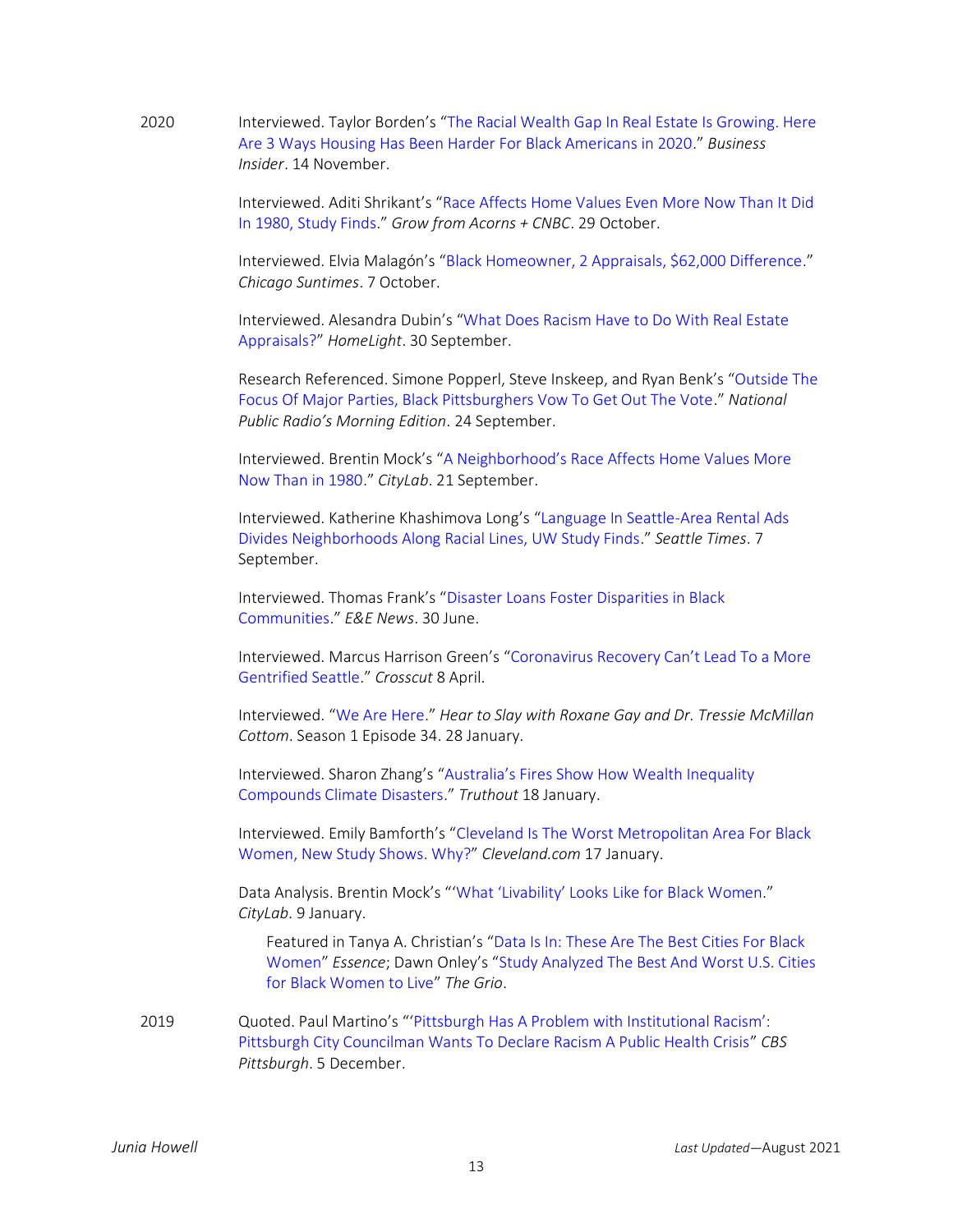Quoted. "[Racism as a Public Health Crisis Focus of City Council Meetings](https://www.post-gazette.com/local/city/2019/12/05/Racism-public-health-crisis-Pittsburgh-city-council-Burgess-Lavelle-inequality-gender-race/stories/201912050123)." *Pittsburgh Post-Gazette*. 5 December.

Interviewed. Brentin Mock's "[Why Pittsburgh Is the Worst City for Black Women, in](https://www.citylab.com/equity/2019/09/black-women-pittsburgh-mortality-poverty-racism-jobs-police/598291/)  [6 Charts](https://www.citylab.com/equity/2019/09/black-women-pittsburgh-mortality-poverty-racism-jobs-police/598291/)" *CityLab* 20 September.

Featured Segment. Damon Young's "[Pittsburgh Is the Worst City in America for](https://verysmartbrothas.theroot.com/pittsburgh-is-the-worst-city-in-america-for-black-peopl-1838218551)  [Black People. Here's How It Can Get Better](https://verysmartbrothas.theroot.com/pittsburgh-is-the-worst-city-in-america-for-black-peopl-1838218551)" *The Root* 18 September.

Featured on *[Rickey Smiley Morning Show](https://www.youtube.com/watch?v=Me9GIPBskbE)* 19 September

Live Radio Interviewed. [Lynne Hayes-Freeland.](https://kdkaradio.radio.com/hosts/lynne-hayes-freeland) *CBS Pittsburgh Radio KDKA*. 18 September.

Interviewed. Jon Delano's "[Peduto, Gender Equity Commission Present Findings On](https://pittsburgh.cbslocal.com/video/4168392-peduto-gender-equity-commission-present-findings-on-pittsburghs-gender-and-racial-inequality/)  Pittsburgh['s Gender And Racial Inequality.](https://pittsburgh.cbslocal.com/video/4168392-peduto-gender-equity-commission-present-findings-on-pittsburghs-gender-and-racial-inequality/)" *CBS Pittsburgh*. 17 September.

Interviewed. Kathleen J. Davis's "[Maternal Mortality Rates For Black Women In](https://www.wesa.fm/post/maternal-mortality-rates-black-women-pittsburgh-higher-most-other-us-cities#stream/0)  [Pittsburgh Higher Than In Most Other U.S. Cities](https://www.wesa.fm/post/maternal-mortality-rates-black-women-pittsburgh-higher-most-other-us-cities#stream/0)" *Pittsburgh's NPR Station*. 17 September.

Interviewed. J. Dale Shoemaker's ["Pittsburgh's Black Residents Feel Consequences](https://www.publicsource.org/pittsburghs-black-residents-feel-consequences-of-inequality-more-starkly-than-in-other-u-s-cities-new-city-report-finds/)  [Of Inequality More Starkly Than In Other U.S. Cities, New City Report Finds](https://www.publicsource.org/pittsburghs-black-residents-feel-consequences-of-inequality-more-starkly-than-in-other-u-s-cities-new-city-report-finds/)." *Public Source*. 17 September.

Interviewed. Ashley Murray's "[Pittsburgh's Black Population Trails Other Cities In](https://www.post-gazette.com/local/city/2019/09/17/Pittsburgh-black-population-better-life-quality-comparable-city-gender-equity-commission-race/stories/201909170114)  [Quality Of Life, Report Says](https://www.post-gazette.com/local/city/2019/09/17/Pittsburgh-black-population-better-life-quality-comparable-city-gender-equity-commission-race/stories/201909170114)." *Pittsburgh Post-Gazette*. 17 September.

Interviewed. Bob Bauder's "[Pittsburgh's Black Population Trails Other Cities in](https://triblive.com/local/pittsburgh-allegheny/report-offers-stark-picture-of-inequalities-by-gender-race-in-pittsburgh/)  [Quality Of Life, Report Says](https://triblive.com/local/pittsburgh-allegheny/report-offers-stark-picture-of-inequalities-by-gender-race-in-pittsburgh/)." *TribLive*. 17 September.

Interviewed. Rachel Leven's "[Natural Disasters Are Getting Worse. People with the](https://publicintegrity.org/environment/climate-change-natural-disasters/%20and%20https:/features.weather.com/collateral/natural-disasters-inequality/)  [Least Power Are Most at Risk](https://publicintegrity.org/environment/climate-change-natural-disasters/%20and%20https:/features.weather.com/collateral/natural-disasters-inequality/)." *The Center for Public Integrity* and *The Weather Channel*. 25 April.

Interviewed. Thomas Frank's "[Dems Seek Probe Of Discrimination In Aid](https://www.eenews.net/climatewire/2019/04/22/stories/1060196213)." *Environment & Energy News*. 22 April.

Interviewed. Ashley Archibald's "[When the Subduction Zone Quake Finally Happens,](https://www.realchangenews.org/2019/04/17/when-subduction-zone-quake-finally-happens-it-may-take-decades-recover-will-there-be)  [It May Take Decades To Recover. But Will There Be Equity in The Rebuilding](https://www.realchangenews.org/2019/04/17/when-subduction-zone-quake-finally-happens-it-may-take-decades-recover-will-there-be)  [Process?](https://www.realchangenews.org/2019/04/17/when-subduction-zone-quake-finally-happens-it-may-take-decades-recover-will-there-be)" *Real Change*. 17 April.

Interviewed. Gretchen Frazee's "[How Natural Disasters Can Increase Inequality](https://www.pbs.org/newshour/economy/making-sense/how-natural-disasters-can-increase-inequality)" *PBS News Hour*. 11 April.

Interviewed. Micaela Fox Corn's "[Compounding Privileges in White, Affluent](https://www.pittwire.pitt.edu/news/compounding-privileges-white-affluent-neighborhoods-drive-urban-inequality)  [Neighborhoods Drive Urban Inequality](https://www.pittwire.pitt.edu/news/compounding-privileges-white-affluent-neighborhoods-drive-urban-inequality)." *PittWire*. 8 April.

Reprinted in *Pittsburgh Urban Media*

Interviewed. Christopher Flavelle's "[FEMA Aid Helps White Homeowners Most](https://www.bloomberg.com/news/articles/2019-03-22/fema-aid-helps-white-homeowners-most)" *Bloomberg News*. 22 March.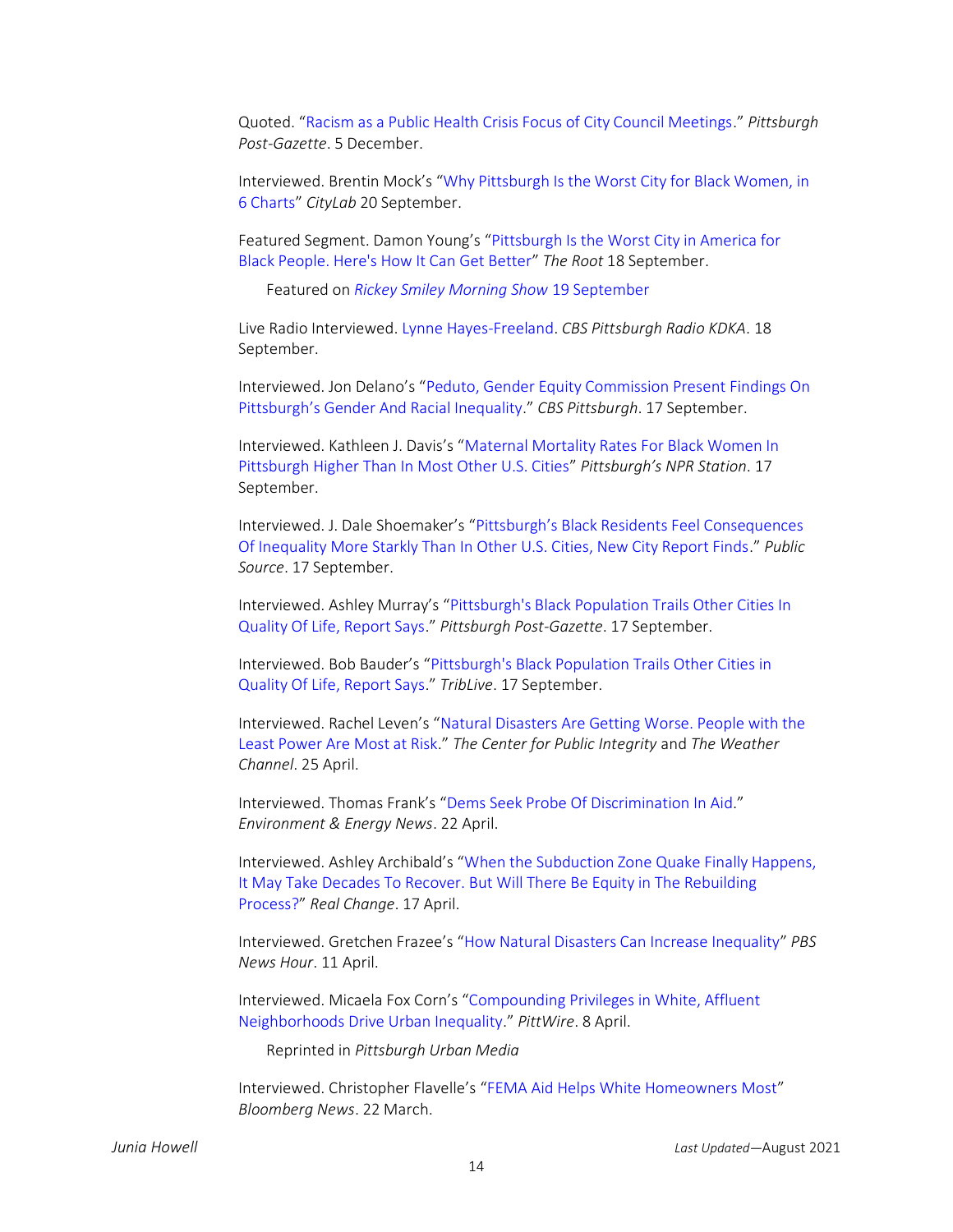Interviewed. Tanvi Misra's ["To Dismantle Inequality, Focus on 'Advantaged'](https://www.citylab.com/equity/2019/03/social-inequality-data-race-wealth-education-white-privilege/584761/)  [Neighborhoods](https://www.citylab.com/equity/2019/03/social-inequality-data-race-wealth-education-white-privilege/584761/)" *CityLab*. 18 March.

Interviewed. Rebecca Hersher and Robert Benincasa's "[How Federal Disaster Money](https://www.npr.org/2019/03/05/688786177/how-federal-disaster-money-favors-the-rich)  [Favors The Rich](https://www.npr.org/2019/03/05/688786177/how-federal-disaster-money-favors-the-rich)." *National Public Radio*. 5 March.

Also featured o[n Morning Edition,](https://www.npr.org/2019/03/05/700289776/minorities-likely-to-receive-less-disaster-aid-than-white-americans) [Code Switch,](https://www.npr.org/transcripts/700539867) [UpFirst.](https://www.npr.org/2019/03/05/700282097/tuesday-march-5th-2019)

Interviewed. "[The Economy](https://the-big-one.scpr.org/)." Pasadena, California's National Public Radio KPCC's Podcast *The Big One: Your Survival Guide*. Episode 5. 7 February.

Quoted. Annie Lowrey's "[What the Camp Fire Revealed](https://www.theatlantic.com/ideas/archive/2019/01/why-natural-disasters-are-worse-poor/580846/)" *The Atlantic*. 21 January.

2018 Featured Segment. James Brasuell's "[Inequality Found in the 'Unstudied](https://www.planetizen.com/news/2018/12/101812-inequality-found-unstudied-neighborhoods-too)  [Neighborhoods' Too](https://www.planetizen.com/news/2018/12/101812-inequality-found-unstudied-neighborhoods-too)" *Planetizen*. 4 December.

> Interviewed. Lauren Lee White's ["California's Wildfires Are Exposing the Rotten Core](https://www.vice.com/en_us/article/8xpgz4/californias-wildfires-are-exposing-the-rotten-core-of-capitalism)  [of Capitalism: It's Going to Get Weirder from Here.](https://www.vice.com/en_us/article/8xpgz4/californias-wildfires-are-exposing-the-rotten-core-of-capitalism)" *Vice*. 16 November 2018.

Quoted. Vann R. Newkirk II's "[Climate Change Is Already Damaging American](https://www.theatlantic.com/politics/archive/2018/10/climate-change-damaging-american-democracy/573769/)  [Democracy](https://www.theatlantic.com/politics/archive/2018/10/climate-change-damaging-american-democracy/573769/)." *The Atlantic*. 24 October.

Interviewed. Florian Martin's "[Natural Disasters Widen Racial Wealth Gap, Rice](https://www.houstonpublicmedia.org/articles/news/2018/08/20/300913/natural-disasters-widen-racial-wealth-gap-rice-researchers-find/)  [Researchers Find](https://www.houstonpublicmedia.org/articles/news/2018/08/20/300913/natural-disasters-widen-racial-wealth-gap-rice-researchers-find/)." *Houston Public Media*. 20 August.

Featured Segment. "[Natural Disasters Widen Racial Wealth Gap](http://www.homelandsecuritynewswire.com/dr20180831-natural-disasters-widen-racial-wealth-gap)." *Homeland Security NewsWire*. 31 August.

Featured Segment. "[University Research Finds the Racial Wealth Gap Grows in Areas](https://www.jbhe.com/2018/09/university-research-finds-the-racial-wealth-gap-grows-in-areas-where-natural-disasters-occur/)  [Where Natural Disasters Occur](https://www.jbhe.com/2018/09/university-research-finds-the-racial-wealth-gap-grows-in-areas-where-natural-disasters-occur/)." *The Journal of Blacks in Higher Education*. 3 September.

Featured Segment. Steve Dubb's "[Study Finds White Wealth Rises after Disasters,](https://nonprofitquarterly.org/2018/08/28/study-finds-white-wealth-rises-after-disasters-but-declines-for-people-of-color/)  [but Declines for People of Color](https://nonprofitquarterly.org/2018/08/28/study-finds-white-wealth-rises-after-disasters-but-declines-for-people-of-color/)." *Nonprofit Quarterly*. 28 August.

Featured Segment. Ian Douglas Rushlau's "[A Climate of Racism: Federal](https://www.dailykos.com/stories/2018/8/27/1791280/-A-Climate-of-Racism-federal-response-to-severe-storms-increases-wealth-inequality) Response to [Severe Storms Increases Wealth Inequality](https://www.dailykos.com/stories/2018/8/27/1791280/-A-Climate-of-Racism-federal-response-to-severe-storms-increases-wealth-inequality)." *Daily Kos*. 27 August.

Featured Segment. Isabella O'Malley's "Natural [Disasters Worsen Wealth Gap and](https://www.theweathernetwork.com/news/articles/natural-disasters-worsen-wealth-gap-inequality-climate-change-extreme-weather-poverty/109935)  [Inequality, Study](https://www.theweathernetwork.com/news/articles/natural-disasters-worsen-wealth-gap-inequality-climate-change-extreme-weather-poverty/109935)." *The Weather Network*. 24 August.

Featured Segment. Emily Moon's "What Have [We Learned In The Year Since](https://psmag.com/environment/what-have-we-learned-in-the-year-since-hurricane-harvey)  [Hurricane Harvey](https://psmag.com/environment/what-have-we-learned-in-the-year-since-hurricane-harvey)." *Pacific Standard*. 23 August.

Featured Segment. Wolfgang Kempken's "[Naturkatastrophen Machen WeiBe](https://www.wallstreet-online.de/nachricht/10813335-usa-naturkatastrophen-weisse-reicher)  [Reicher](https://www.wallstreet-online.de/nachricht/10813335-usa-naturkatastrophen-weisse-reicher)." *Wallstreet Online Germany Lines*. 22 August.

Featured Segment. Ayana Bryd's "[Study: After Natural Disasters, Whites](https://www.colorlines.com/articles/study-after-natural-disasters-whites-accumulate-wealth-while-people-color-lose-it) Accumulate [Wealth While People of Color Lose It](https://www.colorlines.com/articles/study-after-natural-disasters-whites-accumulate-wealth-while-people-color-lose-it)." *Color Lines*. 22 August.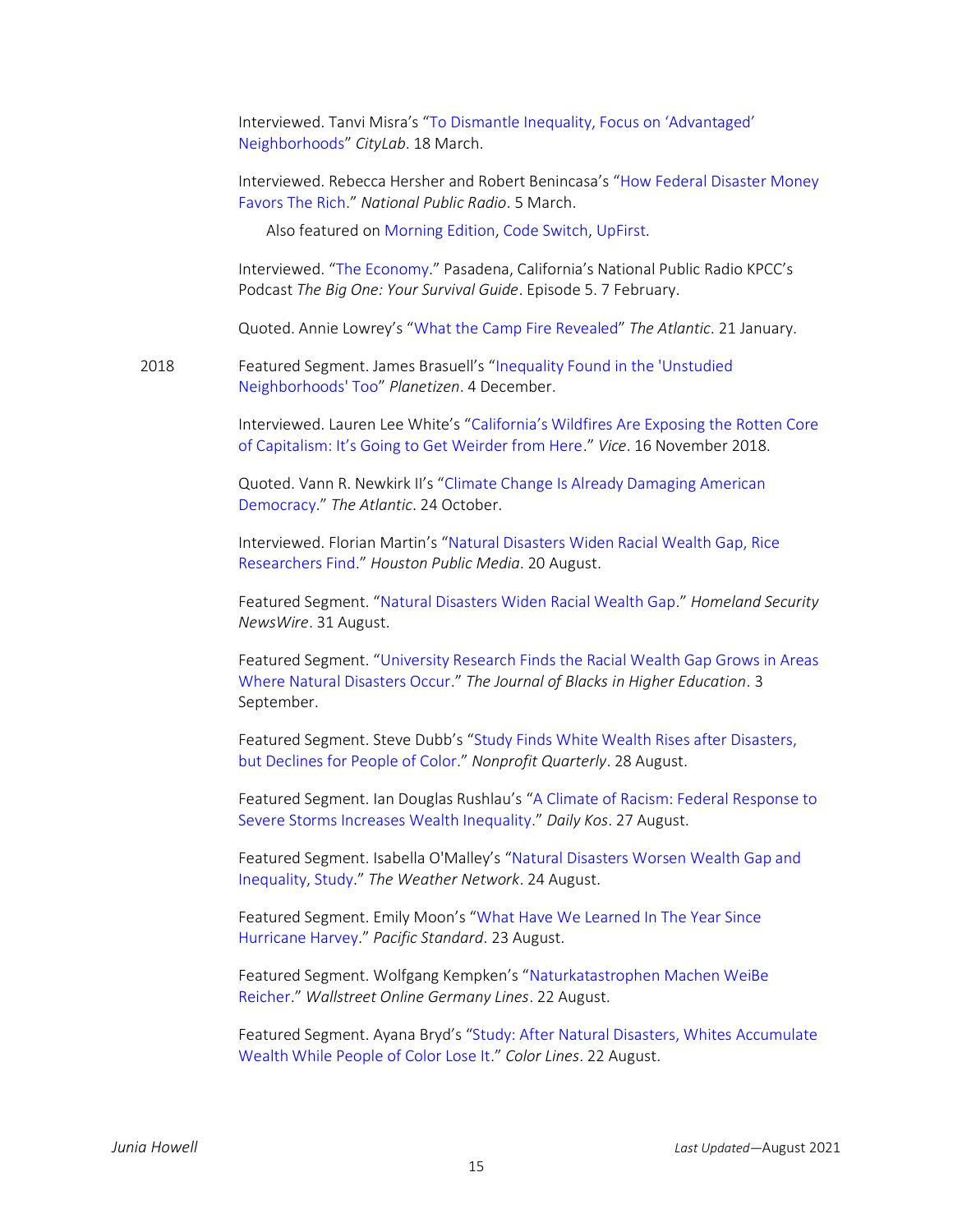|            | Featured Segment. Kelly Kasulis' "How Wildfires, Hurricanes and Other Disasters<br>Worsen the Racial Wealth Gap in America." Mic. 22 August.       |
|------------|----------------------------------------------------------------------------------------------------------------------------------------------------|
|            | Featured Segment. Kyla Mandel's "How Natural Disasters Widen the Wealth Gap<br>Between Minority and White Communities." Think Progress. 21 August. |
|            | Featured Segment. "Natural Disasters Widen Racial Wealth Gap." The Informant. 20<br>August.                                                        |
| 2013       | Quoted. "In Houston, American's Diverse Future Has Already Arrived." National<br>Public Radio's Morning Edition. 1 July.                           |
| 2012       | Featured Segment. Sara Gates' "Houston Surpasses New York and Los Angeles As<br>the 'Most Diverse In Nation'" Huffington Post. 5 March.            |
|            | Featured Segment. Jeannie Kever's "Houston Region is Now the Most Diverse in the<br>U.S." Houston Chronicle. 5 March.                              |
|            | Featured Segment. "Report: Houston Most Ethnically Diverse Large City in U.S."<br>Houston Business Journal. 5 March.                               |
| Consulting |                                                                                                                                                    |
| 2021       | Puerto Rico Disaster Research Project. Puerto Rico Public and Applied Social Sciences<br>Workshop. San Juan, Puerto Rico                           |
| 2020       | Equity in Disaster Aid. FEMA National Advisory Council. Washington, D.C.                                                                           |
| 2019       | Racial and Gender Inequity. StrivePartnership. Cincinnati, Ohio                                                                                    |
|            | Equitable Development Initiative. Lone Star Legal Aid. Houston, Texas.                                                                             |
|            | Reallocating Recovery Aid, Promoting Equity. State Emergency Managers.<br>Richmond, Virginia.                                                      |
| 2014       | Community Safety Initiative: Helping Our Own Development. Southeastern Houston<br>Transformation Alliance and Agape Development. Houston, Texas.   |
| 2013       | Community Needs Survey and Demographic Markers. Agape Development. Houston,<br>Texas.                                                              |
| 2012       | Poverty and Homelessness Services Evaluation. City Gospel Mission. Cincinnati,<br>Ohio.                                                            |
| Committees |                                                                                                                                                    |
| 2020       | Community Disaster Risk Tool Council of Experts, Healthcare Ready, Washington,<br>D.C.                                                             |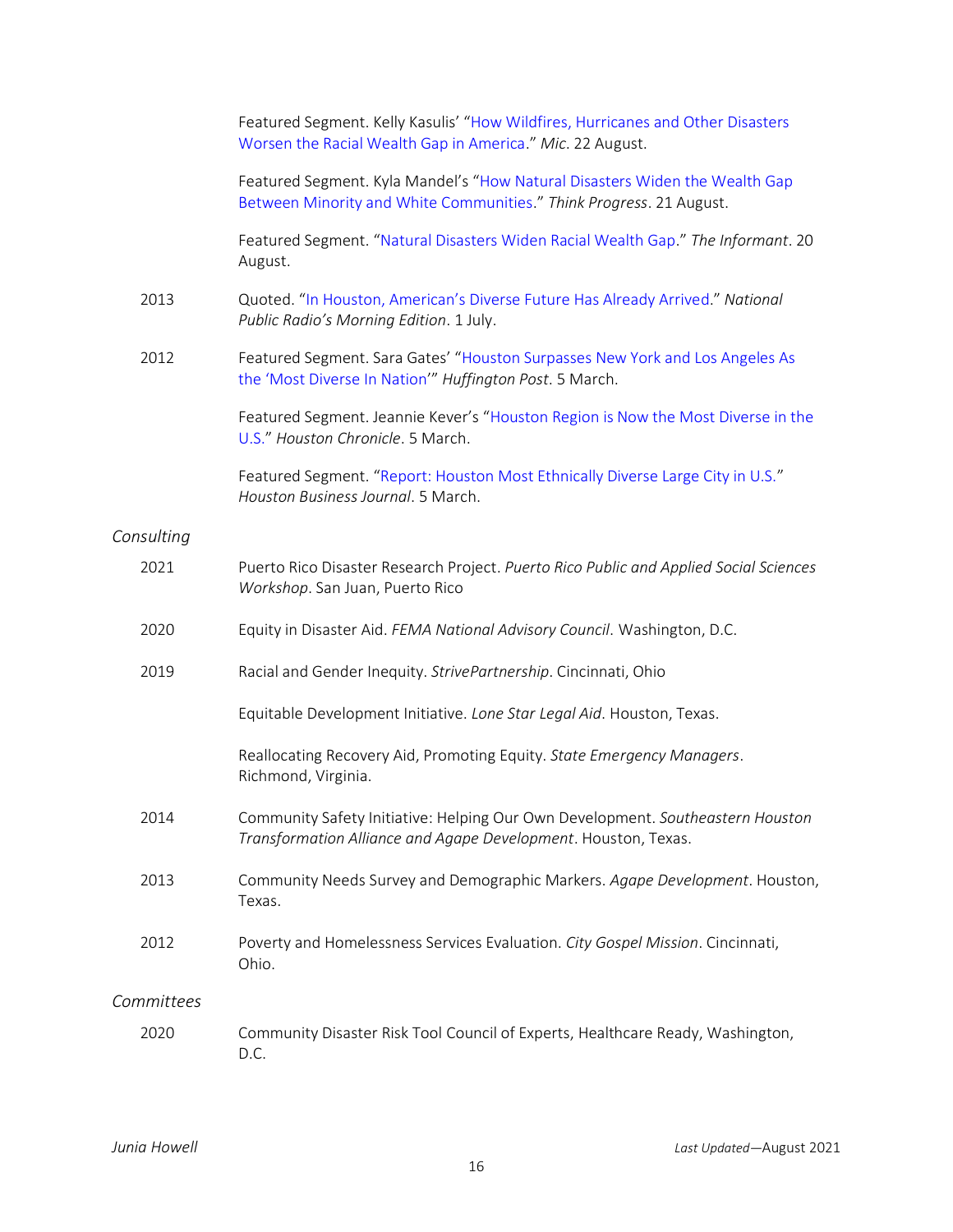2018 It's All About the Youth—A Six Week Series on the Lives of Youth in the Hill District, Schenley Heights Community Development Program and Grace Memorial, Pittsburgh, Pennsylvania.

#### *Workshops, Webinars, and Podcast*

2020 "[Recovering Together, Restoring Equitably](https://m.youtube.com/watch?v=79-D1U0UMmQ&feature=youtu.be)." *International Association of Emergency Managers' Webinar Series*.

> "[Disasters, Aid & The Widening Gyre of Racial Wealth Inequality](https://envidynxlab.org/portfolio/geographies-of-risk-podcast/#episode14)." *The Environmental Dynamics Lab*. Episode 14. Southampton, England

"Cultivating Antiracists Approaches to Disaster Recovery." *Center for Disaster Philanthropy's Philanthropic Preparedness, Resiliency and Emergency Partnership (PPREP) Quarterly Meeting.*

"Distributing Inequality: How FEMA Aid Perpetuates Inequality and How Can We Mitigate It." *FEMA Region IX Training*, Center for Homeland Defense and Security's Naval Postgraduate School.

"Towards a Culture of Inclusion." *Pittsburgh Legal Diversity & Inclusion Coalition*, Pittsburgh, Pennsylvania.

2019 "Pittsburgh's Inequality Across Gender and Race." *United Way Leadership Team*, Pittsburgh, Pennsylvania.

> "The Disaster of Disaster Aid." *Institute for Diversity and Inclusion in Emergency Management*, Savannah, Georgia.

"Pittsburgh's Inequality Across Gender and Race." *Chatham University Women's 5th Annual Pittsburgh Gender Equity Symposium*, Pittsburgh, Pennsylvania.

"Pittsburgh's Violence: Seen and Unseen." *YWCA's Week Without Violence*, Pittsburgh, Pennsylvania.

"Strangers in a Strange Land: Redefining the Foreigner, the Nations, and the Land." *Embrace All Conference*, Rochester, New York.

"[More Than Just Disasters: How Natural Hazards Exacerbate Racial, Gender, and](https://us02web.zoom.us/rec/play/PtgaiX6JGcON0IUHJ57G5GaONtj66xsj0bcjsQBshGpgzaA-SJsQs6dlSVCN-u0HyCLP2wjHfVFP6U0I.IHJzifvTILocraDa?startTime=1566410421000&_x_zm_rtaid=kNK3iNLxTUaRlMwz20IAgg.1601041700347.19456c7b96029aeed6a434bf2937c0a6&_x_zm_rhtaid=912)  [Wealth Inequalities.](https://us02web.zoom.us/rec/play/PtgaiX6JGcON0IUHJ57G5GaONtj66xsj0bcjsQBshGpgzaA-SJsQs6dlSVCN-u0HyCLP2wjHfVFP6U0I.IHJzifvTILocraDa?startTime=1566410421000&_x_zm_rtaid=kNK3iNLxTUaRlMwz20IAgg.1601041700347.19456c7b96029aeed6a434bf2937c0a6&_x_zm_rhtaid=912)" *Northern California Grantmakers*, San Francisco, California.

"How Natural Disasters Are Effecting Affordable Housing and Inequality." *Florida Housing Coalition Hurricane*, Tallahassee, Florida.

2018 "Gentrification in Pittsburgh Neighborhoods—Comparing Methods and Measurement." *Pittsburgh Community Reinvestment Group's Community Development Summit*, Pittsburgh, Pennsylvania.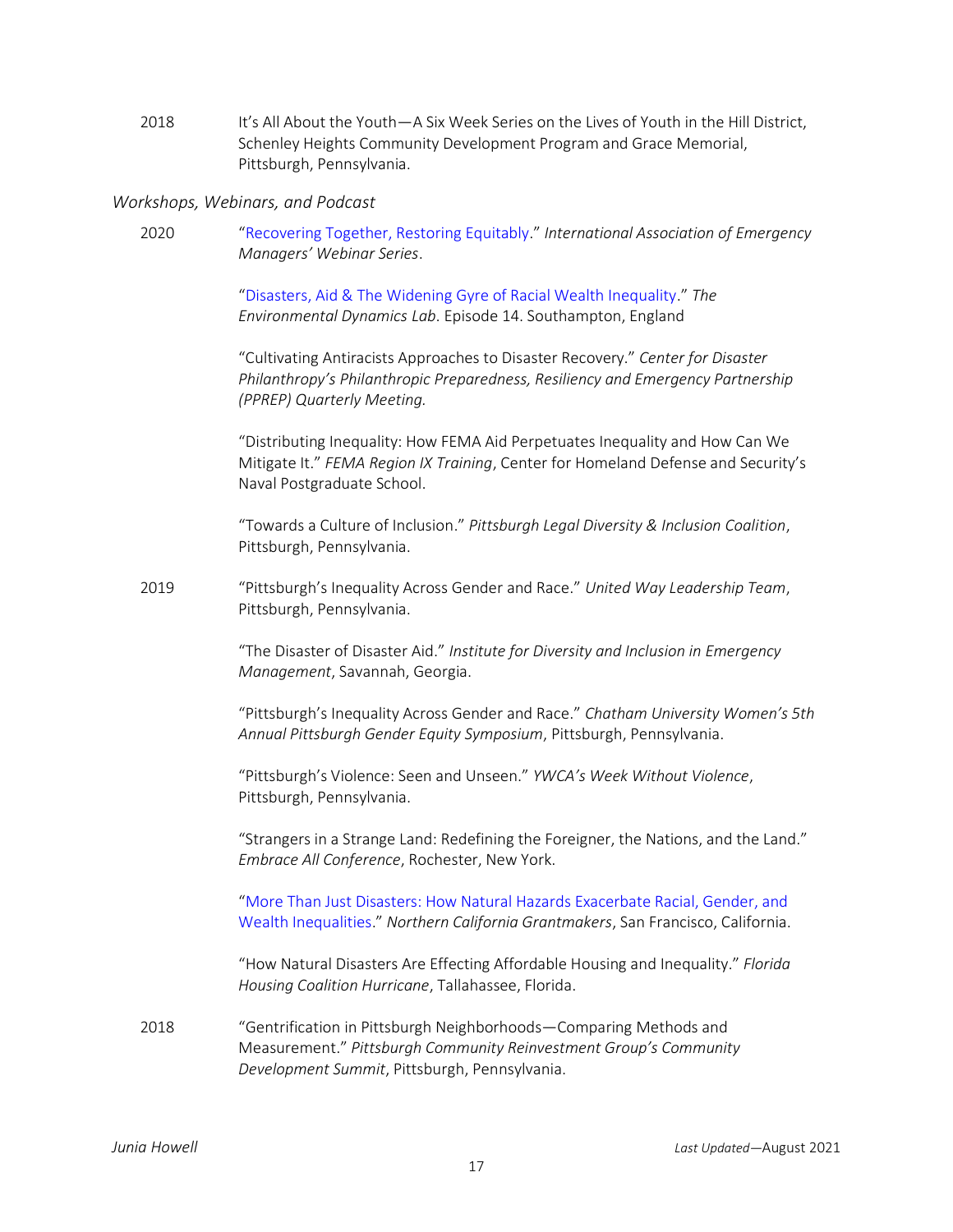2016 "Using Census and American Community Survey Data for Nonprofit Analysis and Fundraising." *Agape Development*, Houston, Texas.

### *Professional Practitioner Experience*

2010-2011 Youth and Young Mothers Community Engagement. Cincinnati, Ohio.

2010-2011 Mathematics Tutor. Cincinnati Public Schools.

# Professional Activities and Service

## *Editorial Services*

2020- Editorial Board. *Social Currents*.

### *Manuscript Reviewer For*

| American Sociological Review                | Social Currents                 |
|---------------------------------------------|---------------------------------|
| American Journal of Sociology               | Social Forces                   |
| Demography                                  | Social Problems                 |
| Environment and Planning A                  | Social Science Research         |
| Environmental Justice                       | Socio-Economic Review           |
| Genealogy                                   | Sociological Forum              |
| <b>Housing Policy Debate</b>                | Sociology Compass               |
| Journal of Health and Social Behavior       | Sociology of Race and Ethnicity |
| Journal of Race & Ethnic Health Disparities | Socius                          |
| Population and Environment                  | Spatial Demography              |
| Qualitative Sociology                       | The Sociological Quarterly      |
| Review of Black Political Economy           |                                 |
|                                             |                                 |

## *Institutional Service*

| 2019-2020 | Co-Chair, Speaker and Works-In-Progress Series. Department of Sociology.<br>University of Pittsburgh.                        |
|-----------|------------------------------------------------------------------------------------------------------------------------------|
| 2018-2020 | Chair, Intergroup Relations Research Advisory Panel. Center on Race and Social<br><i>Problems.</i> University of Pittsburgh. |
| 2018-2019 | Committee Member, Department Climate and Vision Committee, Department of<br><i>Sociology.</i> University of Pittsburgh.      |
| 2018-2019 | Committee Member, Teaching Committee, Department of Sociology. University of<br>Pittsburgh.                                  |
| 2017-2018 | Committee Member, Graduate Committee, <i>Department of Sociology</i> . University of<br>Pittsburgh.                          |
| 2012      | Rice University Undergraduate Sociology Paper Contest Judge.                                                                 |